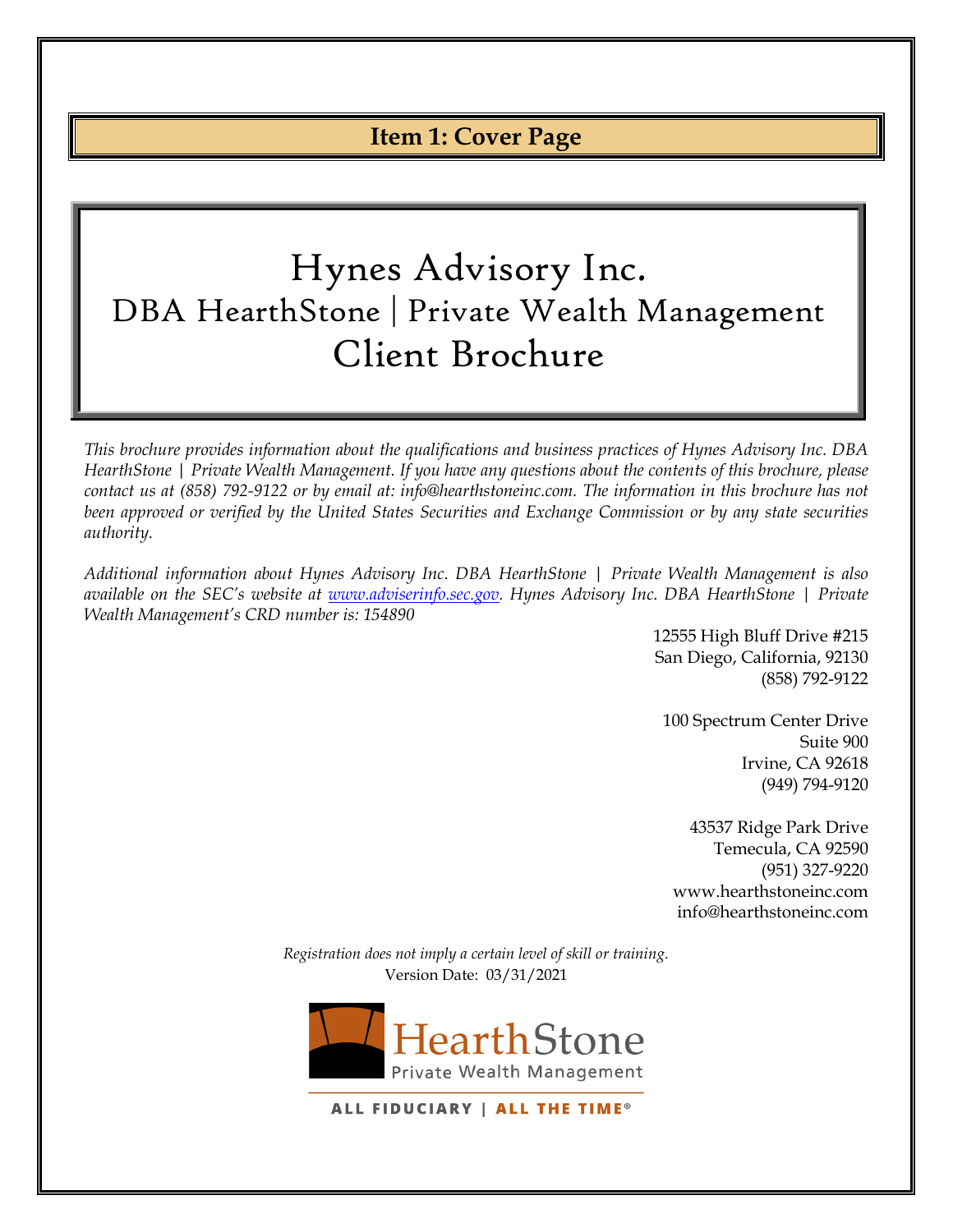# **Item 2: Material Changes**

<span id="page-1-0"></span>This Brochure has been revised by Hynes Advisory Inc. DBA HearthStone | Private Wealth Management ("HA") to provide material changes since the last update:

Item 4 – *Advisory Services –* updated to reflect the firm's total assets under management as of December 31, 2020.

Item 10 – *Fees and Compensation* – updated to include information that Mr. Hynes serves as a board member on various organizations' boards, but does not receive compensation and spends less than 10% of his time serving. Also included disclosures that certain of our IARs have outside business activities, which are described in detailed in their respective ADV Part 2Bs.

The previous version of this Brochure is dated March 31, 2020. In addition to the above, there were non-material changes made in various items, so HA encourages its clients to read the Brochure in its entirety and contact us with any questions.

Pursuant to SEC requirements, HA will ensure that clients receive a summary of any materials changes to this Brochure within 120 days of the close of HA's fiscal year, along with a copy of this Brochure or an offer to provide the Brochure. Additionally, as HA experiences material changes in the future, we will send you a summary of our "Material Changes" under separate cover, along with a copy of this Brochure or an offer to provide the Brochure. For more information about the firm, please visit [www.hearthstoneinc.com.](http://www.hearthstoneinc.com/) Additional information about HA and our investment adviser representatives is available on the SEC's website at [www.adviserinfo.sec.gov.](http://www.adviserinfo.sec.gov/)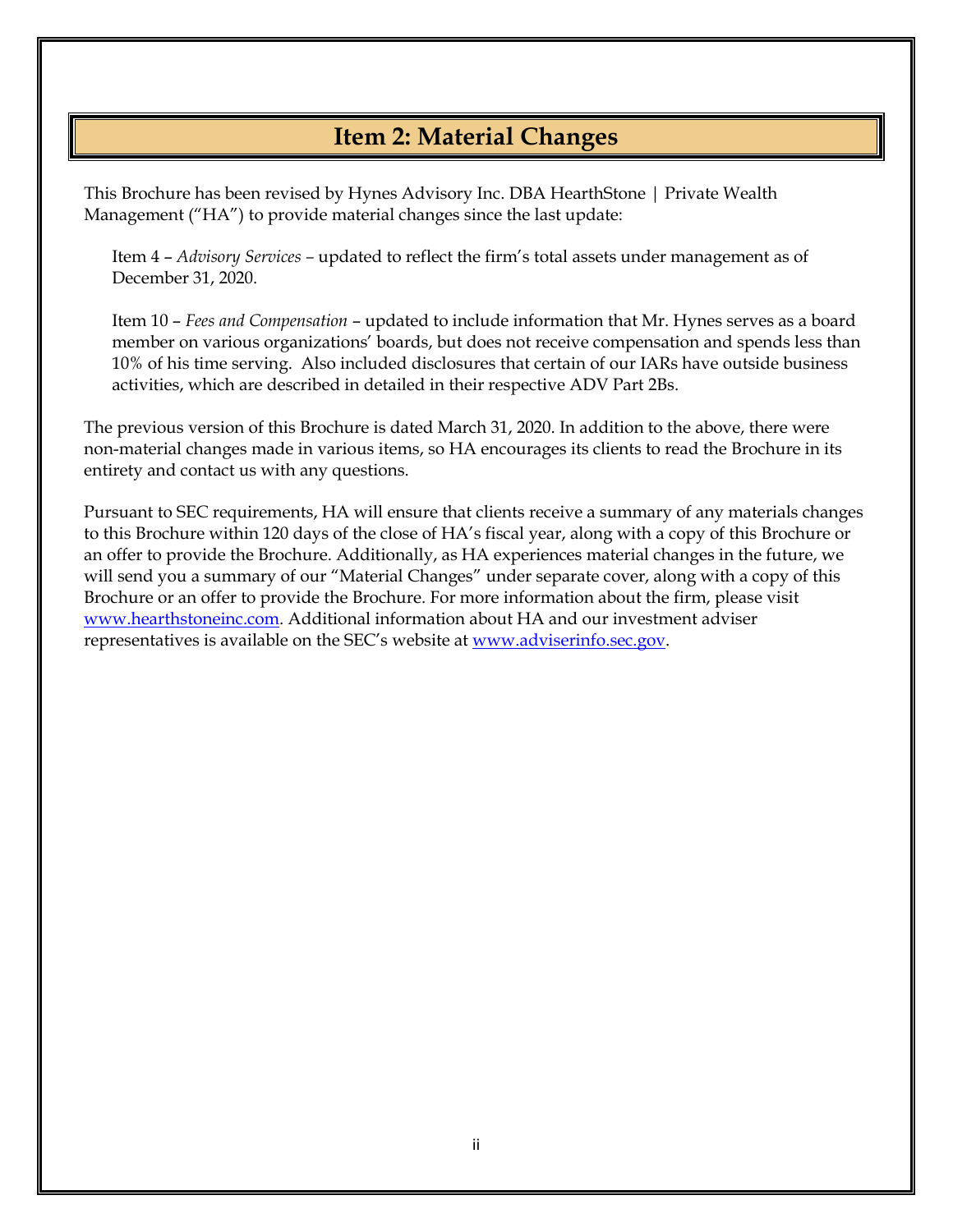# **Item 3: Table of Contents**

### <span id="page-2-0"></span>**Item Number**

### Page

| Item 8: Methods of Analysis, Investment Strategies, and Risk of Investment Loss                    |
|----------------------------------------------------------------------------------------------------|
|                                                                                                    |
|                                                                                                    |
| Item 11: Code of Ethics, Participation or Interest in Client Transactions and Personal Trading .13 |
|                                                                                                    |
|                                                                                                    |
|                                                                                                    |
|                                                                                                    |
|                                                                                                    |
|                                                                                                    |
|                                                                                                    |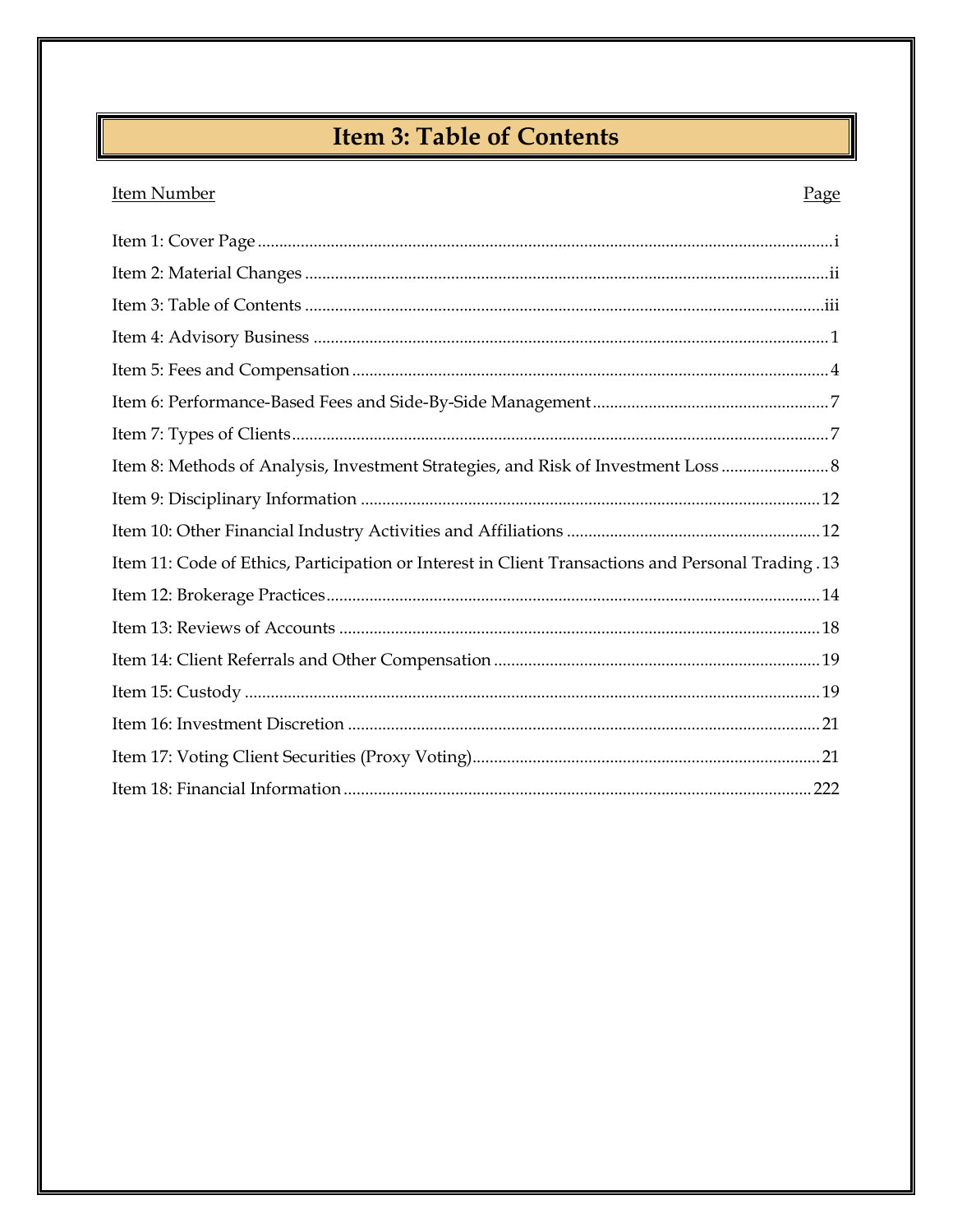# **Item 4: Advisory Business**

### <span id="page-3-0"></span>**A. Description of the Advisory Firm**

This firm is registered with the SEC and has been in business since November 9, 2010, and the principal owner is Paul Joseph Hynes.

#### **B. Types of Advisory Services**

Hynes Advisory Inc. DBA HearthStone | Private Wealth Management (hereinafter "HA") offers the following services to advisory clients:

#### *Investment Supervisory Services*

HA offers ongoing portfolio management services based on the individual goals, objectives, time horizon, and risk tolerance of each client. HA creates an Investment Policy Statement for each new client, which outlines the client's current situation (income, tax levels, and risk tolerance levels) and then constructs a plan (the Investment Policy Statement) to aid in the selection of a portfolio that matches each client's specific situation. Investment Supervisory Services include, but are not limited to, the following:

- 
- Asset allocation Asset selection
	-
- Investment strategy Personal investment policy
	- - Risk tolerance Regular portfolio monitoring

HA evaluates the current investments of each client with respect to their risk tolerance levels and time horizon. HA will request discretionary authority from clients in order to select securities and execute transactions without permission from the client prior to each transaction. Risk tolerance levels are documented in the Investment Policy Statement, which is given to each client.

The client is responsible for informing HA of any changes to his/her investment objectives, individual needs, and/or restrictions, which will affect the Investment Policy Statement. HA does not assume any responsibility for the accuracy of the information provided by the client.

Clients will enter into an Investment Advisory Agreement with HA, which will outline the investment management and supervisory services to be provided, along with the fees charged. Please refer to Item 5 "Fees and Compensation" below for detailed information on the fees charged by HA.

Prior to entering into an Investment Advisory Agreement with HA, a client should carefully consider: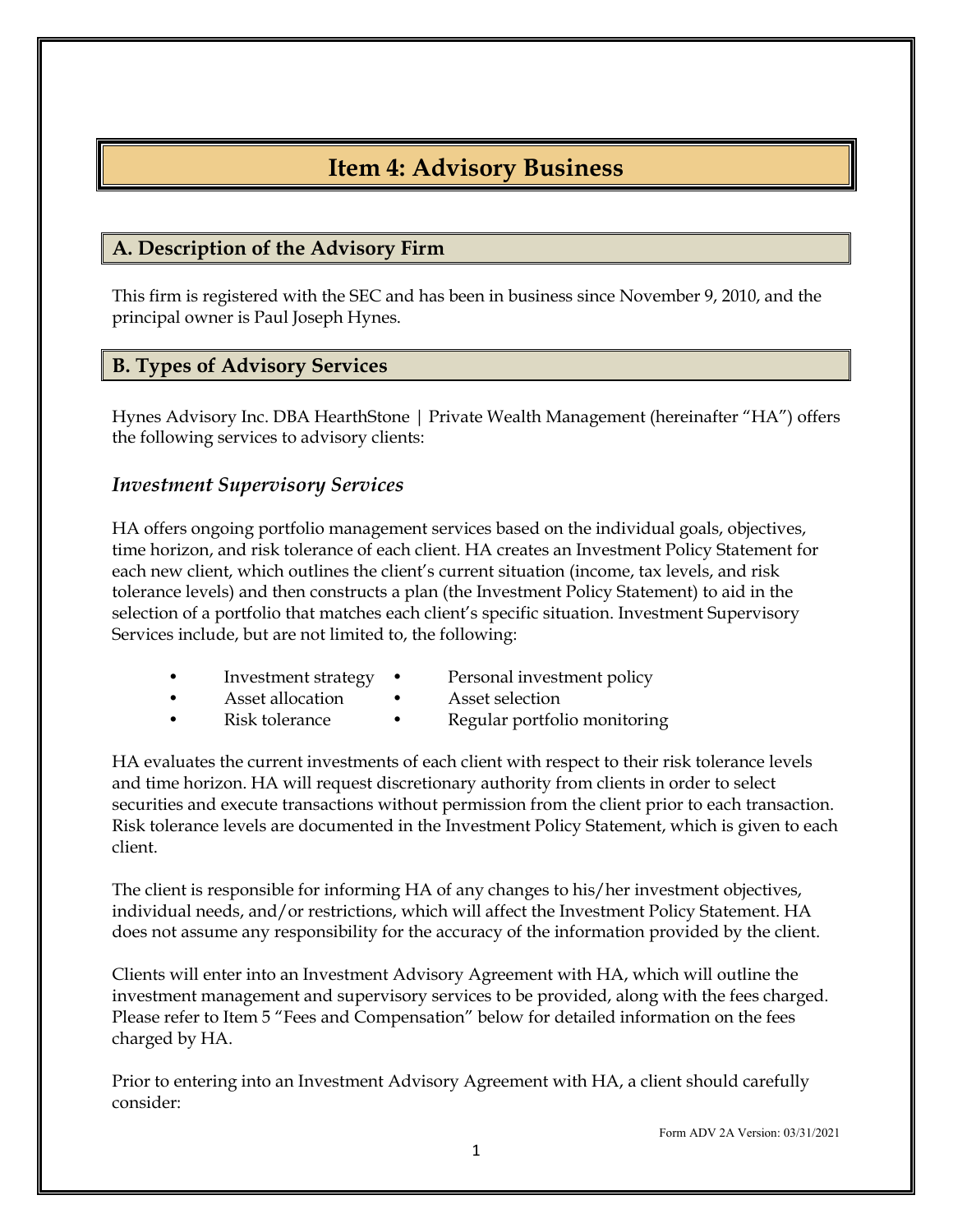- a) Committing to management only those assets that the client believes will not be needed for current purposes and that can be invested on a long-term basis;
- b) That volatility from investing in the stock market can occur; and
- c) That over time the client's assets can fluctuate and at any time be worth more or less than the amount invested.

Past performance is in no way an indication of future performance. HA cannot offer any guarantees or promises that a client's investment goals and objectives will be met.

#### *Financial Planning*

The financial planning process involves gathering relevant financial information, setting life goals, examining the client's current financial status and coming up with a strategy or plan for how the client can pursue their goals given their current situation and future plans. The client will receive a written summary of the information and goals used to develop their plan as well as a summary of HA's recommendations. Financial plans are based on the client's financial situation at the time the plan is presented and on the financial information disclosed by the client to HA. Clients are advised that certain assumptions are be made with respect to interest and inflation rates and the use of past trends and performance of the market and economy. Financial plans and financial planning can include, but are not limited to: investment planning, life insurance; tax concerns; retirement planning; college planning; and debt/credit planning. These services are based on fixed fees or hourly fees and the final fee structure is documented in Exhibit II of the Financial Planning Agreement.

Clients are free at all times to accept or reject any or all recommendations made by HA and further retains the authority and discretion on whether or not to implement the written financial plan. If the client decides to follow the written plan, the client has the option, but is under no obligation, to request that HA implement the recommendations outlined in the written plan. Those clients who wish to engage HA for implementation of the written plan will be required to enter into a separate written agreement with HA for its investment supervisory services. In accordance with the separate agreement, HA will be paid separate and additional fees based on client account assets that are managed by HA.

Past performance is in no way an indication of future performance. HA cannot offer any guarantees or promises that the client's financial goals and objectives will be met.

#### *Services Limited to Specific Types of Investments*

HA mainly utilizes open end mutual funds and exchange traded funds (ETFs) for client investments, however, we have in the past and can in the future provide investment advice to clients regarding specific equity securities, bonds, fixed income and debt securities, hedge funds, third party money managers, real estate investment trusts (REITs), insurance products including annuities, private placements, and/or government securities. Please refer to Item 8 "Methods of Analysis, Investment Strategies, and Risk of Loss," for more detailed information on the types of investments utilized by HA and the risks that surround such investments.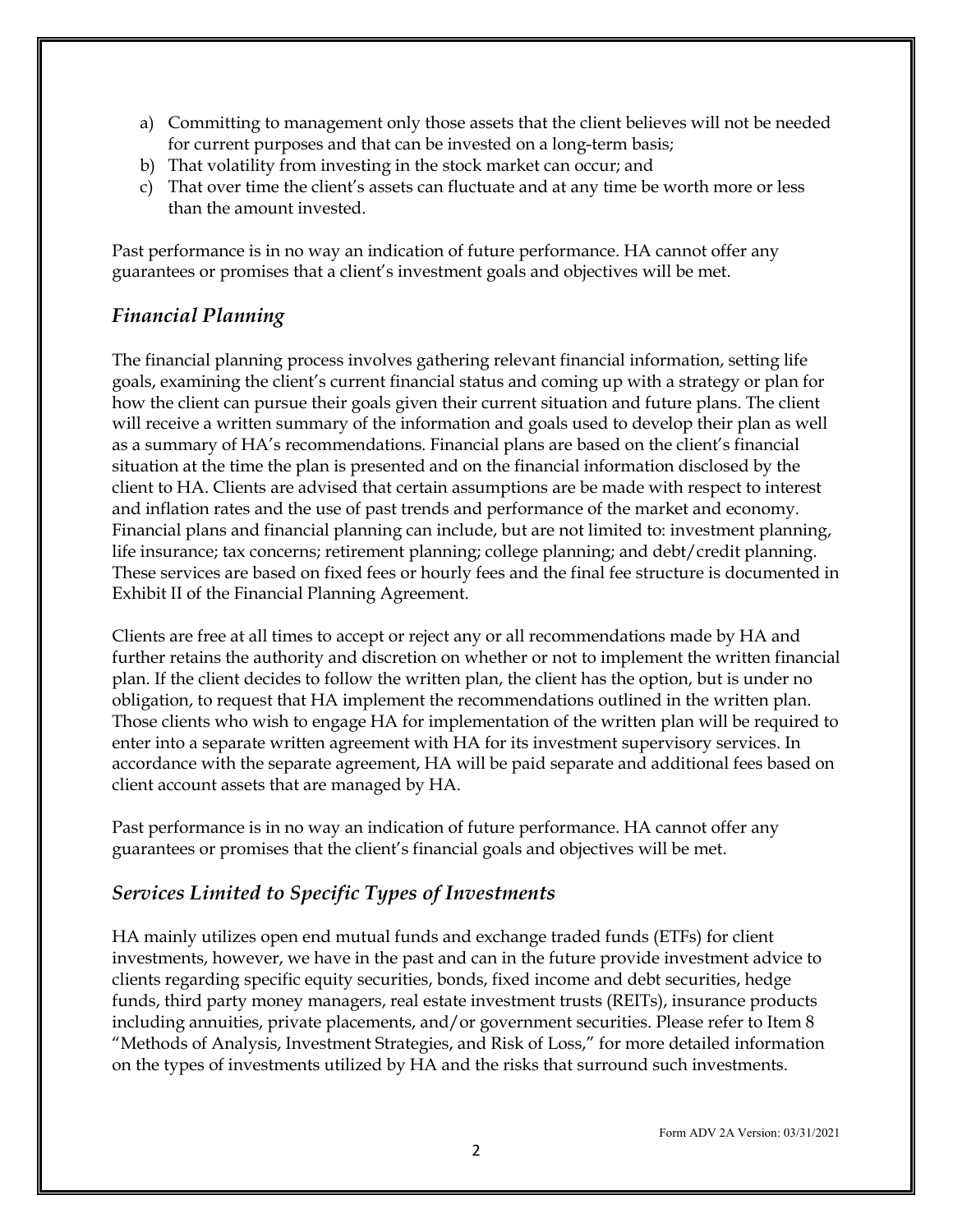### **C. Client Agreements**

As mentioned above, prior to engaging HA to provide investment management or financial planning services, clients are required to enter into an applicable written agreement with HA, which sets forth the terms and conditions of the engagement, the fees to be paid and the scope of the services to be provided.

A client or HA can terminate the agreement by providing the other party with written notice. Upon termination of our Investment Advisory Agreement, we will cease to actively manage the client's account(s) and will cease assessment of our fees as of that date. HA shall not liquidate the account(s) assets upon termination of services, unless written instructions to do so are provided by the client or authorized agent.

Neither HA nor the client can assign the written agreement without the consent of the other party. Transactions that do not result in a change of actual control or management of HA shall not be considered an assignment.

### **D. Client Tailored Services and Client Imposed Restrictions**

HA offers the same suite of services to all of its clients. However, specific client financial plans and investment management services, and their implementation are dependent upon the client Investment Policy Statement which outlines each client's current situation (income, tax levels, and risk tolerance levels) and is used to construct a client specific plan to aid in the selection of a portfolio that matches restrictions, needs, and targets.

Clients can impose restrictions in investing in certain securities or types of securities in accordance with their values or beliefs. However, if the restrictions prevent HA from properly managing the client account, or if the restrictions would require HA to deviate from its standard suite of services, HA reserves the right to end the relationship.

#### **E. Wrap Fee Programs**

HA does not participate in any wrap fee programs.

#### **F. Amounts Under Management**

As of December 31, 2019, the following represents the amount of client assets under management ("AUM") for HA on a discretionary and non-discretionary basis:

| <b>Discretionary Amounts:</b> | <b>Non-discretionary Amounts:</b> | As of Date: |
|-------------------------------|-----------------------------------|-------------|
| \$299,162,439                 | \$33,064                          | 12/31/2020  |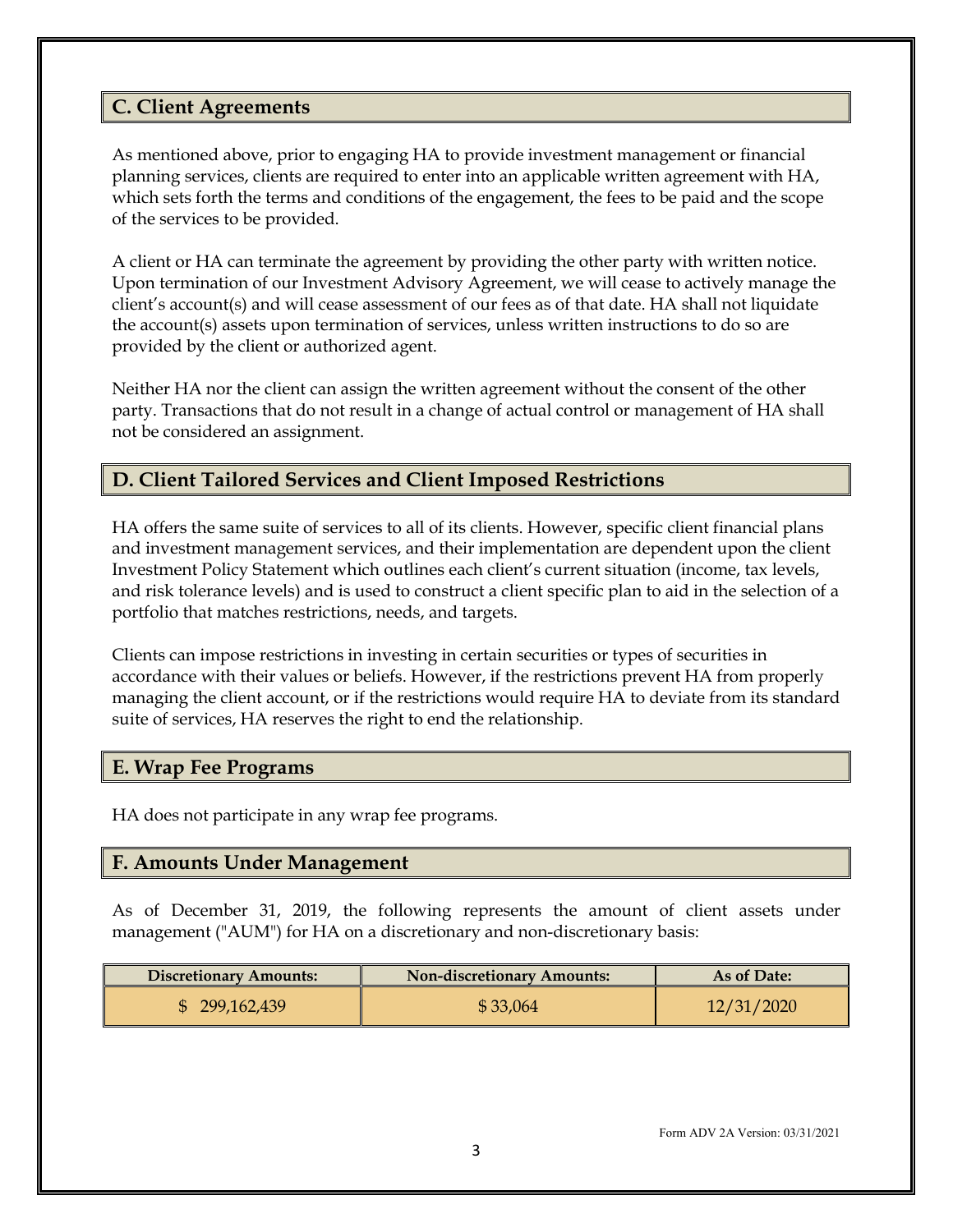# **Item 5: Fees and Compensation**

### <span id="page-6-0"></span>**A. Fee Schedule**

#### *Investment Supervisory Services Fees*

| <b>Total Assets Under Management</b> | <b>Annual Fee</b> |
|--------------------------------------|-------------------|
| Up to \$1,000,000                    | 1.00%             |
| \$1,000,000 to \$2,000,000           | 0.80%             |
| \$2,000,001 to \$5,000,000           | 0.70%             |
| \$5,000,001 and up                   | $0.50\%$          |

The above reflected fees are negotiable. HA has sole discretion to waive or vary such fees for certain clients and the final fee schedule is attached as Exhibit II of each client's Investment Advisory Contract. HA has clients who pay fees different from the schedule shown above and has some clients with waived fees, for example for employees and family. The fee schedule reflected above is our current schedule only and can change from time to time at the discretion of HA. Upon changes to the fees, HA will amend this Brochure to reflect the then current fee schedule.

Fees are paid quarterly in advance and are prorated. Billing adjustments to this quarterly fee in excess of \$50 are refunded or charged at the end of each quarter. Adjustments are triggered by deposits or withdrawals of capital, and for new client relationships begun during the quarter. Billing calculations are reflected on the quarterly billing statement or invoice and include the value and period for which the adjustment is calculated.

Since the fee schedule above is a tiered schedule based on a client's AUM, it means that the greater a client's AUM is, the lower the client's investment management fee will be. To calculate these breakpoints, HA will household client accounts. HA defines a household as all dependents as communicated by the client, which are associated by blood or by operation of law. Consequently, the annual fee rate is calculated based upon the breakpoint achieved (if any) based on the combined assets of all client accounts within a household and applied to each individual account.

Clients can terminate their contracts with written notice. Upon termination of a written agreement with HA, refunds of any pre-paid unearned fees are given on a prorated basis, based on the number of days remaining in a quarter at the point of termination. Any earned unpaid fees will be billed upon termination.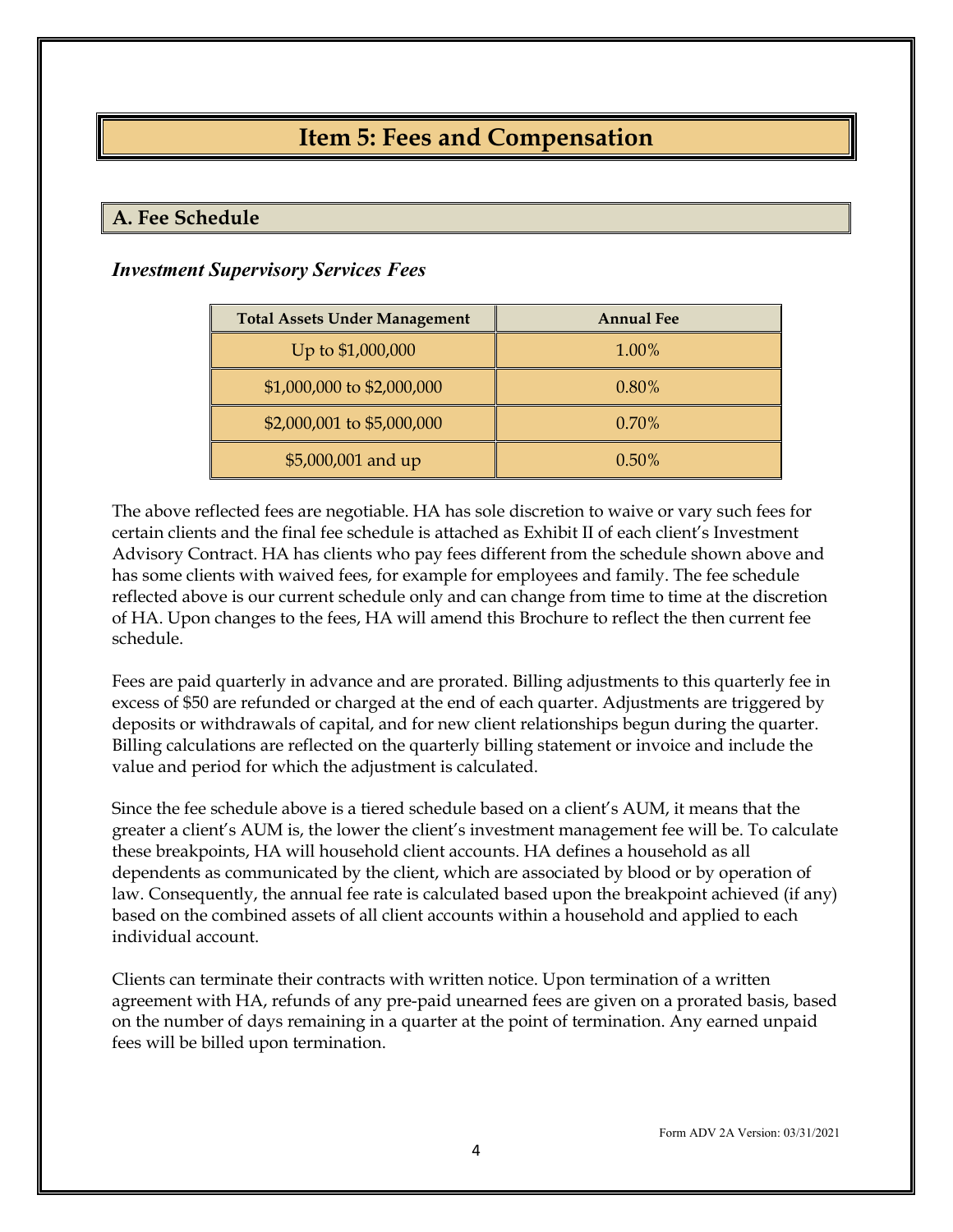Unless otherwise arranged by the client, our investment supervisory services fees are automatically deducted from a client's account by the custodian of the account upon receipt of an invoice from us and as soon as reasonably practicable after the end of each calendar quarter. For accounts opened or closed after the beginning of a new calendar quarter, our fees will be prorated.

At the client's election, HA will send a copy of the invoice to the client, which reflects the amount of the fee, the value of the client's assets on which the fee was based, and the specific manner in which the fee was calculated. It is the client's responsibility, and not the custodian's, to verify the accuracy of the fee calculation. Clients authorize HA to deduct our fees from their account upon execution of the written agreement with HA. All investment supervisory services fees paid to HA from a client's account will be clearly reflected on the client's periodic account statements that are prepared and sent to the client by the custodian. In the event that HA is unable to collect from the custodian any of our fees that are due, we will invoice the client directly for that amount.

#### *Financial Planning Fees*

#### *Fixed Fees*

Depending upon the complexity of the situation and the needs of the client, the rate for creating client financial plans costs a minimum of \$5,000. A retainer of \$500 is charged at the beginning of the engagement, with the reminder of the fee charged in arrears upon completion. HA will provide the client with an invoice for payment. Because fees are charged in arrears, no refund is necessary. The fees are negotiable and the final fee schedule will be attached as Exhibit II of the Financial Planning Agreement.

#### *Hourly Fees*

Depending upon the complexity of the situation and the needs of the client, we have in some cases and can in the future charge an hourly fee instead of a fixed fee for these services, which range between \$250 and \$350 per hour. The fees are negotiable and the final fee schedule will be attached as Exhibit II of the Financial Planning Agreement. A retainer of an amount equivalent of two hours of work is charged at the beginning of the engagement, with the reminder of the fees charged in arrears upon completion. HA will provide the client with an invoice for payment. Because fees are charged in arrears, no refund is necessary.

#### **B. Payment of Fees**

#### *Payment of Investment Supervisory Fees*

As outlined in Item 5.A above, investment supervisory fees are withdrawn directly from the client's accounts by the client's custodian with client written authorization. However, a client can elect to be invoiced and billed directly with payments due within thirty days after the end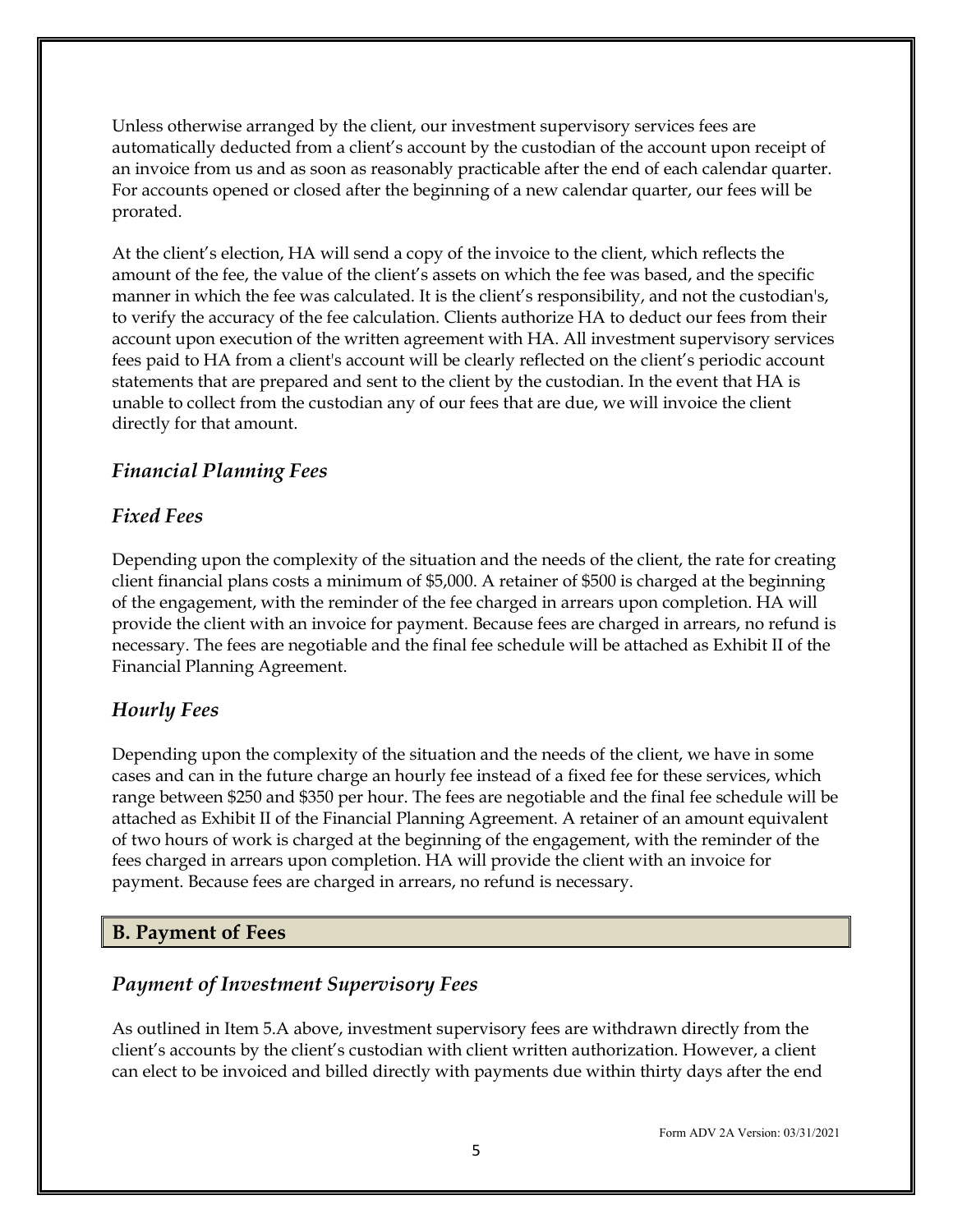of the calendar quarter. Should clients select this method of billing, the client will need to provide written instruction to HA.

#### *Payment of Financial Planning Fees*

Both Fixed and Hourly Financial Planning fees are due and payable upon completion of the financial planning services. HA will provide the client with an invoice for payment. HA requires clients to pay these fees by check. Because fees are charged in arrears, no refund is necessary.

### **C. Clients Are Responsible For Third Party Fees**

All fees paid to HA for the services we provide to clients are separate and distinct from the fees and expenses charged by third parties. These separate fees and expenses include, but are not limited to, custodial fees, execution costs, and mutual fund fees and expenses. Client assets also are subject to, (as applicable), transaction charges, margin interest, wire transfer fees, express check mailing fees, and other account administrative fees.. For mutual funds and exchange traded funds, a client is charged, as applicable internal management fees, distribution fees, redemption fees and other expenses, which are fully described in the applicable fund's prospectus. Notably, HA will not receive any portion of these other fees and expenses. Clients should review the fees charged to their account(s) to fully understand the total amount of all fees charged. Clients should understand that lower fees for comparable services can be available from other investment advisory or financial planning firms.

Please refer to Item 12 "Brokerage Practices" below regarding broker/custodian arrangements.

#### **D. Prepayment of Fees**

HA collects fees in advance and in arrears. Fees that are collected in advance will be refunded based on the prorated amount of work completed at the point of termination and the total days during the billing period. Refunded fees will be deposited back into client's account.

#### **E. Compensation for the Sale of Securities to Clients**

Neither HA nor its supervised persons accept any compensation for the sale of securities or other investment products, including asset-based sales charges or services fees from the sale of mutual funds.

HA's investment adviser representatives ("IARs") receive compensation and discretionary bonuses from HA, which consider, among other things, the amount of AUM growth generated through new assets and clients. Additionally certain IARs receive a percentage of the fee that HA receives from clients for the origination of new clients for the Firm. These activities create conflicts of interest due to the receipt of additional compensation by the IARs. To mitigate these conflicts, HA and the IARs take steps to ensure that any recommendations made to HA clients are suitable for the client and consistent with their fiduciary duty to clients. Additionally, these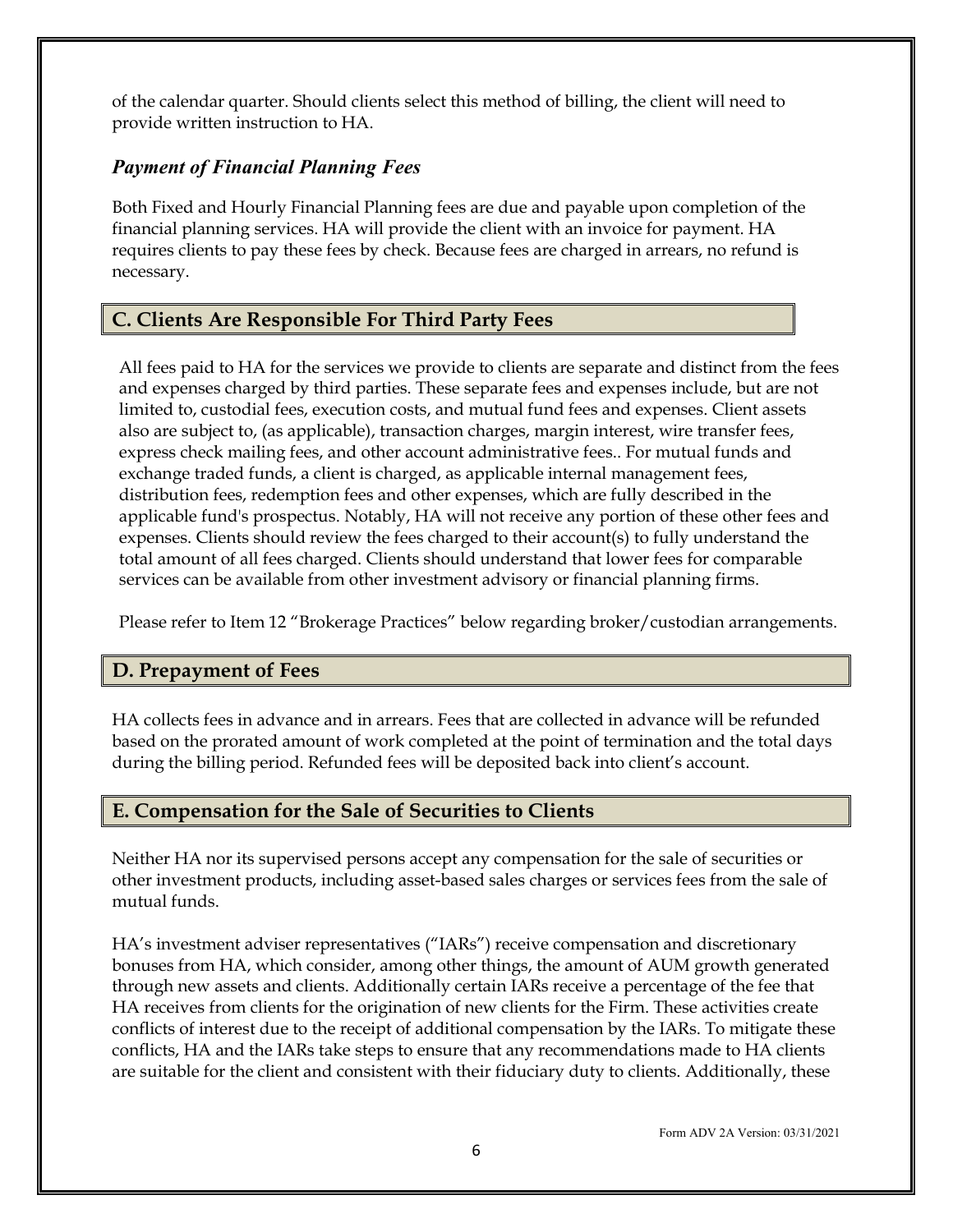conflicts are disclosed by HA to clients through the delivery of this Brochure and the Form ADV Part 2B ("Brochure Supplement") of each IAR.

### <span id="page-9-0"></span>**Item 6: Performance-Based Fees and Side-By-Side Management**

HA does not charge performance-based fees or other fees based on a share of capital gains on or capital appreciation of the assets of a client. Consequently, HA does not engage in side-by-side management of accounts that are charged a performance-based fee with accounts that are charged another type of fee (such as assets under management). As described above, HA provides its services for a fixed fee, hourly charges and/or based upon a percentage of assets under management. Notably, accounts that are managed in the same style (*e.g.,* moderate growth) are not necessarily managed the same way due to differences in clients' overall investment objective, discretion of the investment professional assigned to the account, asset size and account restrictions.

# <span id="page-9-1"></span> **Item 7: Types of Clients**

HA generally offers investment advice and/or management supervisory services to the following Types of clients:

- Individuals
- High-Net-Worth Individuals
- Pension and Profit Sharing Plans
- Trusts, Estates, or Charitable Organizations
- Corporations or Business Entities

#### *Minimum Account Size*

There is an account minimum, \$1,000,000, which has in the past and can in the future be waived by HA at its sole discretion, based on the needs of a client and the complexity of their situation.

If a client's account is a pension or other employee benefit plan governed by the Employee Retirement Income Security Act of 1974, as amended ("ERISA"), HA can be a fiduciary to the plan. In providing our investment management services, the sole standard of care imposed upon us is to act with the care, skill, prudence and diligence under the circumstances then prevailing that a prudent man acting in a like capacity and familiar with such matters would use in the conduct of an enterprise of a like character and with like aims. HA will provide certain required disclosures to the "responsible plan fiduciary" (as such term is defined in ERISA) in accordance with Section 408(b)(2), regarding the services we provide and the direct and indirect compensation we receive by such clients. Generally, these disclosures are contained in this Form ADV Part 2A, the client agreement and/or in separate ERISA disclosure documents, and are designed to enable the ERISA plan's fiduciary to: (1) determine the reasonableness of all compensation received by HA; (2) identify any potential conflicts of interests; and (3) satisfy reporting and disclosure requirements to plan participants.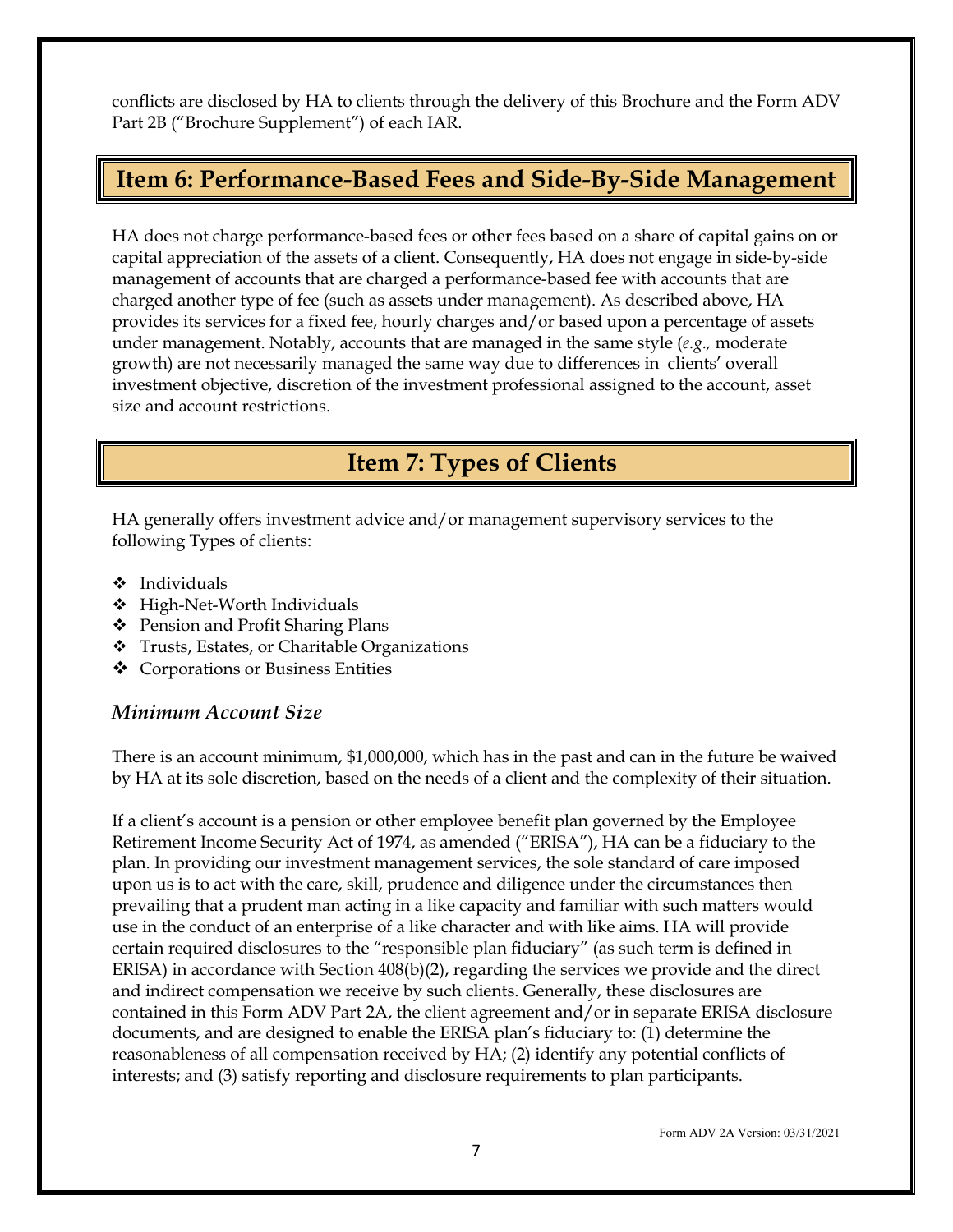### <span id="page-10-0"></span>**Item 8: Methods of Analysis, Investment Strategies, and Risk of Investment Loss**

#### **A. Methods of Analysis and Investment Strategies**

HA's methods of analysis is mainly fundamental analysis, which generally includes but is not limited to the analysis of company financial statements, the general financial health of companies, and/or the analysis of management or competitive advantages.

HA's main investment principles are as follows:

- a) Capital markets are efficient
- b) It is not possible to accurately predict future outcomes over time
- c) Risk and return are directly related
- d) Diversification is essential
- e) Asset allocation explains most of performance differences between portfolios
- f) Transaction costs, fees and income taxes reduce returns

HA utilizes mainly open-end, no-load mutual funds and ETFs ("Funds") for client investments. These Funds include passive (*i.e.,* index funds) and active (*i.e.,* managed by a portfolio manager) managed funds, which invest in a wide spectrum of securities, including, but not limited to equities (both common and preferred stocks), corporate bonds, government bonds, REITS, derivatives (such as options), and commodities. The Funds are chosen from a preferred buy list created by HA using disciplined screening criteria, including, but not limited to the following:

- a) Desired market segment (e.g., US Small Cap Value)
- b) Diversification within the market segment
- c) Expenses relative to peer groups
- d) Turnover relative to peer groups
- e) Long-term track record of managers (five years or longer)
- f) Third-party research (e.g., Morningstar)

Funds can be removed from the preferred buy list for many reasons, including the following:

- a) Failure to continue to meet any of the above screening criteria
- b) Deemed to no longer be a "best fit" in the portfolio
- c) Material change that can affect the overall risk or future results of the Fund
- d) Any other factors that HA deems to have an adverse effect on the fund's future performance

HA constructs client portfolios based on a carefully defined investment discipline that incorporates strategic asset allocation, risk assessment, and broad diversification. Portfolios are generally constructed using approximately 10 – 24 different Funds and the following basic asset allocation targets: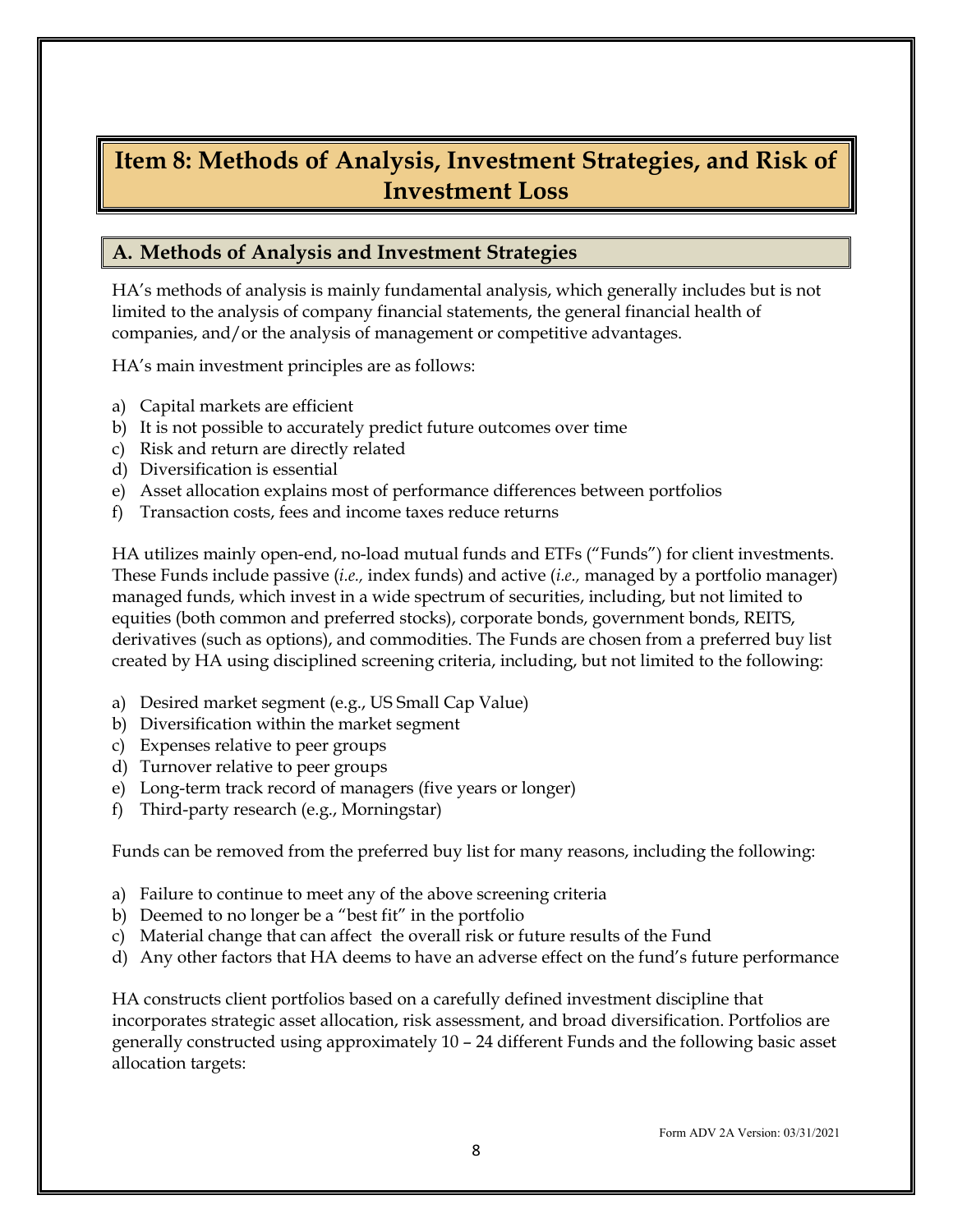High growth: 100% Stock Funds Income Only: 100% Bond Funds Growth: 80% Stock Funds and 20% Bond Funds Balanced Growth: 60% Stock Funds and 40% Bond Funds Balanced: 50% Stock Funds and 50% Bond Funds Balanced Income: 40% Stock Funds and 60% Bond Funds Income Oriented: 20% Stock Funds and 80% Bond Funds

HA does not represent, guarantee, or imply that the services or methods of analysis employed by us can or will predict future results, successfully identify market tops or bottoms, or insulate clients from losses due to market corrections or declines.

#### **B. Material Risks Involved**

HA generally uses long term purchases and in some cases, margin transactions.

HA utilizes investment strategies that are designed to capture market rates of both return and risk. Margin transactions generally hold greater risk and clients should be aware that there is a chance of material risk of loss using any of those strategies. Please note that using margin is not suitable for all investors; the use of margin increases leverage in a client's account and therefore increases overall risk.

Some additional risks associated with investments made by HA include, but are not limited, to the following:

- Allocation Risk: the risk that a portfolio could lose money as a result of less than optimal or poor asset allocation decisions as to how its assets are allocated or reallocated.
- Interest-Rate Risk: Fluctuations in interest rates can cause investment prices to fluctuate. For example, when interest rates rise, yields on existing bonds become less attractive, causing their market values to decline.
- Market Risk: The price of a stock, bond, mutual fund or other security can drop in reaction to tangible and intangible events and conditions. This type of risk is caused by external factors independent of a security's particular underlying circumstances.
- Credit Risk: The risk that a portfolio could lose money if the issuer or guarantor of a fixed income security, or the counterparty to a derivative contract, is unable or unwilling to meets its financial obligations.
- High Yield Risk: High yield securities and unrated securities of similar credit quality (commonly known as "junk bonds") are subject to greater levels of credit and liquidity risks.
- Currency Risk: Overseas investments are subject to fluctuations in the value of the dollar against the currency of the investment's originating country. This is also referred to as exchange rate risk.
- Political and Legislative Risk: Companies face a complex set of laws and circumstances in each country in which they operate. The political and legal environment can change rapidly and without warning, with significant impact, especially for companies operating outside of the United States or those companies who conduct a substantial amount of their business outside of the United States.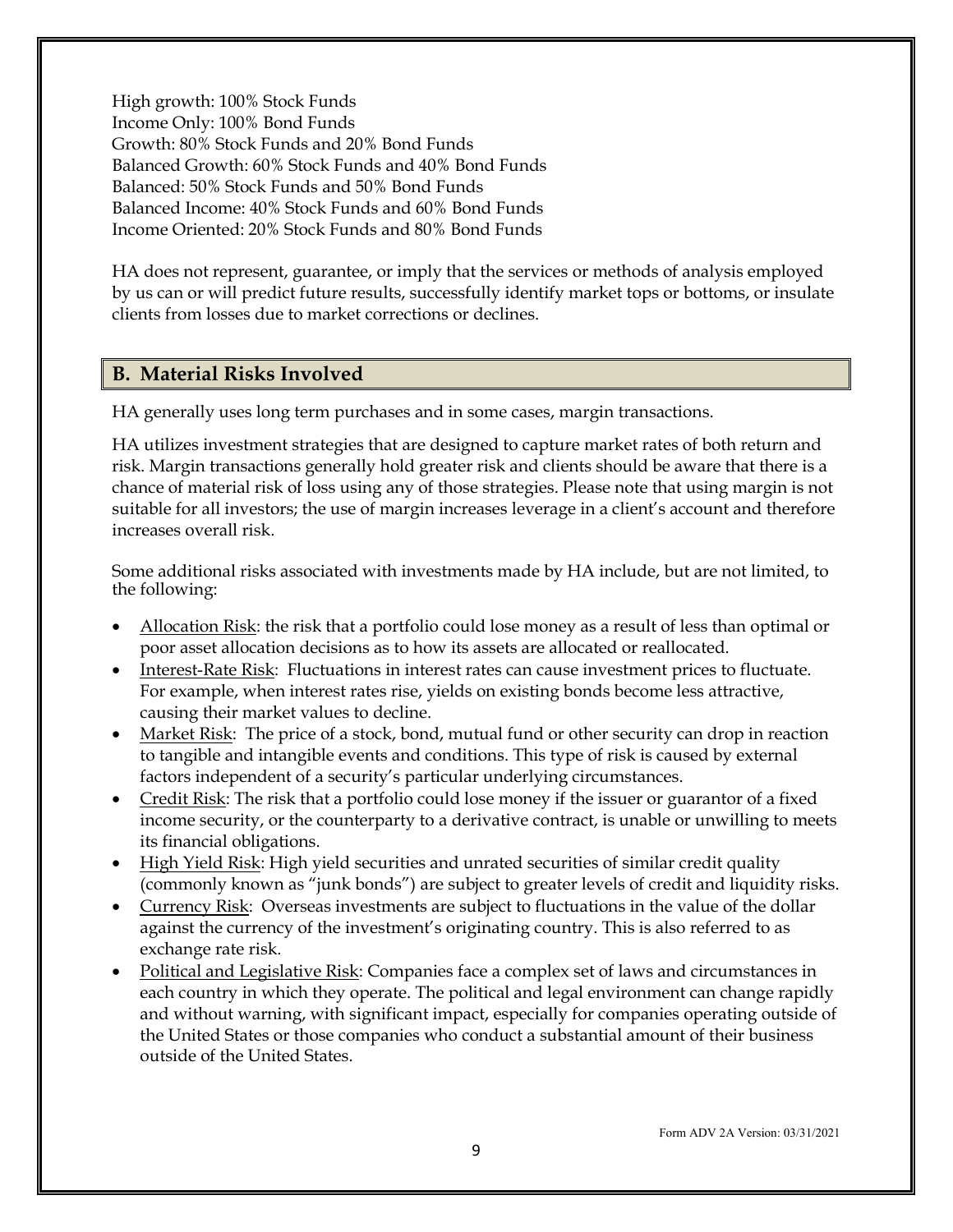- Reinvestment Risk: This is the risk that future proceeds from investments have to be reinvested at a potentially lower rate of return (i.e. interest rate). This primarily relates to fixed income securities.
- Business Risk: These risks are associated with a particular industry or a particular company within an industry. Generally, business risk is that a company will go bankrupt or perform below expectations. Every company carries the business risk that it will produce insufficient cash flow in order to maintain operations. Business risk can come from a variety of sources, some systemic and others un-systemic. That is, every company has the business risk that the broader economy will perform poorly and therefore that sales will be poor, and also the risk that the market simply will not like its products.
- ETF Risk: Risks related to an investment in an ETF include the possibility of a loss of principal. ETFs typically trade on a securities exchange and the prices of their shares fluctuate throughout the day based on supply and demand, which do not necessarily correlate to their net asset values. Although ETF shares will be listed on an exchange, there can be no guarantee that an active trading market will develop or continue. Owning an ETF generally reflects the risks of owning the underlying securities it is designed to track. ETFs are also subject to secondary market trading risks. In addition, an ETF has the potential to not replicate exactly the performance of the index it seeks to track for a number of reasons, including transaction costs incurred by the ETF, the temporary unavailability of certain securities in the secondary market, or discrepancies between the ETF and the index with respect to weighting of securities or number of securities held.
- Financial Risk: Excessive borrowing to finance a business' operations increases the risk of profitability, because the company must meet the terms of its obligations in good times and bad. During periods of financial stress, the inability to meet loan obligations can result in bankruptcy and/or a declining market value.
- Derivatives Risk: This is the risk of investing in derivative instruments, including liquidity, interest rates, market, credit, and management risks, mispricing or improper valuations. Changes in the value of the derivative have the potential to not correlate perfectly with the underlying asset, rate, or index and the investment could lose more than the principal amount invested.
- Foreign Investment Risk: Investments in foreign securities can be riskier than U.S. investments because of factors such as, unstable international, political and economic conditions, currency fluctuations, foreign controls on investment and currency exchange, foreign governmental control of some issuers, potential confiscatory taxation or nationalization of companies by foreign governments, withholding taxes, a lack of adequate company information, less liquid and more volatile exchanges and/or markets, ineffective or detrimental government regulation, varying accounting standards, political or economic factors that can severely limit business activities, and legal systems or market practices that can permit inequitable treatment of minority and/or non-domestic investors. Investments in emerging markets can involve these and other significant risks such as less mature economic structures and less developed and more thinly-traded securities markets.

As mentioned above, some HA clients can elect to open margin accounts. Clients should be aware that there are a number of additional risks that should be considered when deciding to trade securities on margin. The risks associated with margin include, but are not limited to, the following: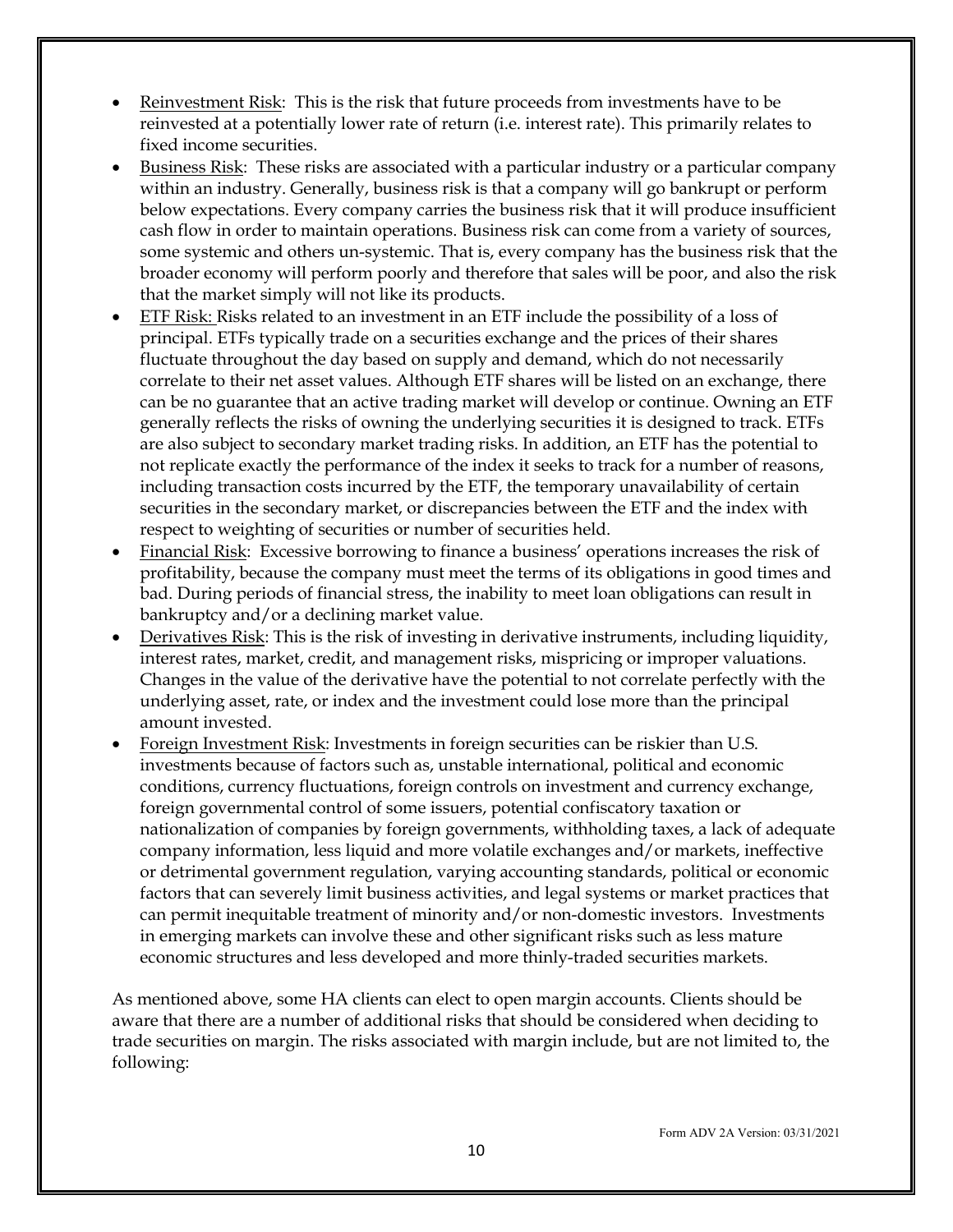- Clients can lose more assets than you deposit in the margin account. A decline in the value of securities that are purchased on margin can require you to provide additional funds to the brokerage firm that has made the loan to avoid the forced sale of those securities or other securities in a client's account.
- The lending brokerage firm has the ability to force the sale of securities in a client's account. If the equity in a client's account falls below the maintenance margin requirements under the law—or the lending brokerage firm's higher "house" requirements—the brokerage firm will be able to sell the securities in a client's account to cover the margin deficiency. A client can also be responsible for any short fall in their account after such a sale.

**Investing in securities involves a risk of loss that you, as a client, should be prepared to bear.**

#### **C. Risks of Specific Securities Utilized**

Investing in mutual fund shares entails risks, including possible loss of principal. There are special risk considerations associated with value strategy investing, international investing (including emerging markets), and small company investing. No assurances or guarantees are given regarding the performance of any investment. Returns, share price, and yield will fluctuate and redemption value can be more or less than original cost. Investments in mutual funds are not insured or guaranteed by the US government or any other party. Materials relating to the funds should be read in conjunction with a fund prospectus (made available to you by mail, email, or through a website) that describes charges, expenses, and risks. Read it carefully before any investment.

In addition, generally, the market value of stocks will fluctuate with market conditions, and small cap stock prices generally will move up and down more than large cap stock prices. Small-cap stocks are subject to a higher degree of risk than more established (large cap) companies' securities. The illiquidity of the small-cap market can adversely affect the value of client investments.

The market value of bonds will generally fluctuate inversely with interest rates and other market conditions prior to maturity and will equal par value (face value) at maturity. Interest rates for bonds can be fixed at the time of issuance or purchase, and payment of principal and interest can be guaranteed by the issuer and, in the case of U.S. Treasury obligations, backed by the full faith and credit of the U.S. Treasury. The market value of Treasury bonds will generally fluctuate more than Treasury bills, since Treasury bonds have longer maturities. High yield bonds are considered to be predominantly speculative with respect to the payment of interest and repayment of principal. Such securities can also be subject to greater volatility as a result of changes in prevailing interest rates than other debt securities.

Investments in overseas markets (international securities) also pose special risks, including currency fluctuation and political risks, and such investment can be more volatile than that of a U.S. only investment. The risks are generally intensified for investments in emerging markets.

**Past performance is not a guarantee of future returns. Investing in securities involves a risk of loss that you, as a client, should be prepared to bear.**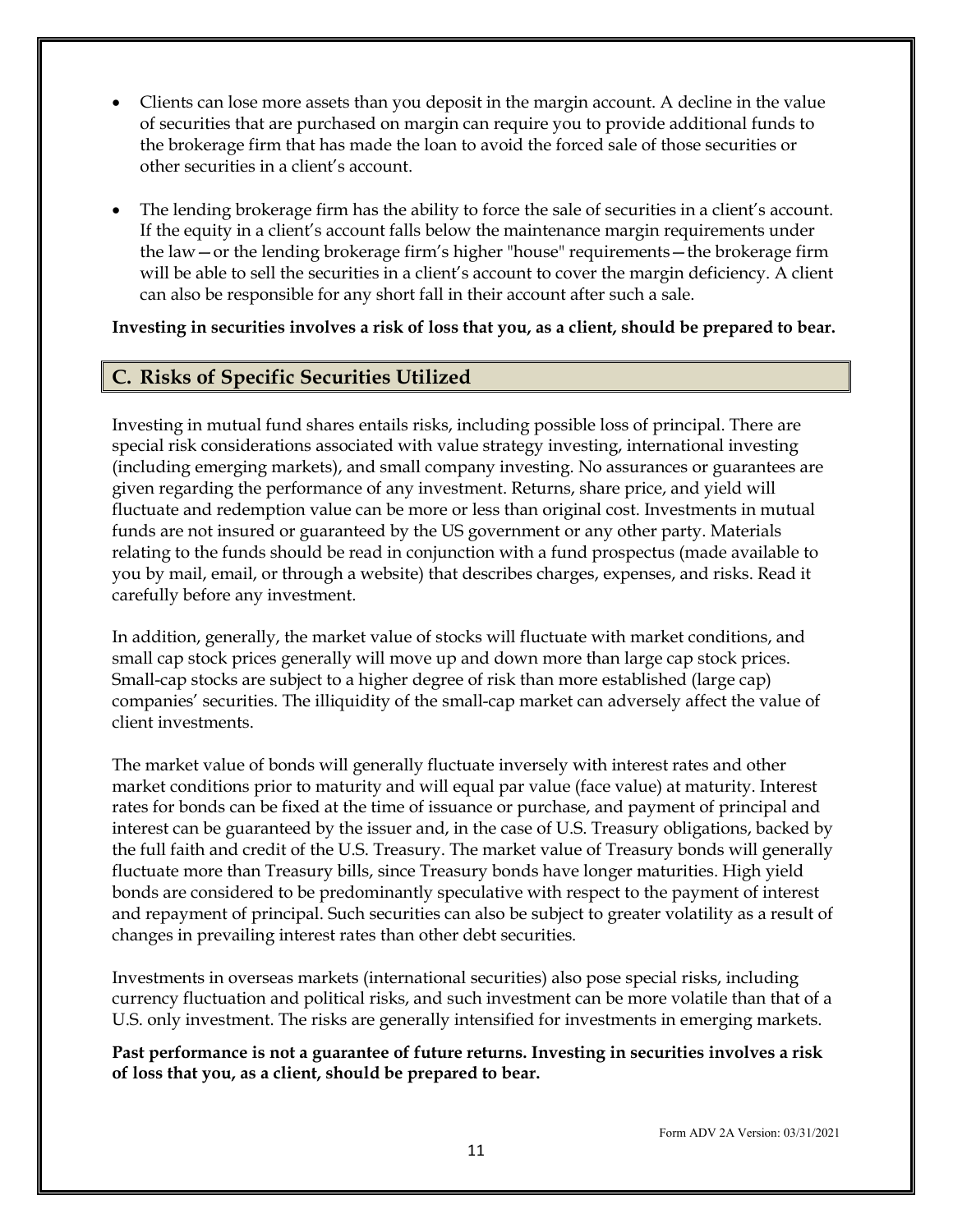# **Item 9: Disciplinary Information**

<span id="page-14-0"></span>There are no legal or disciplinary events that are material to a client's or prospective client's evaluation of this advisory business or the integrity of our management.

# <span id="page-14-1"></span>**Item 10: Other Financial Industry Activities and Affiliations**

### **A. Registration as a Broker/Dealer or Broker/Dealer Representative**

Neither HA nor its representatives are registered as a broker/dealer or as representatives of a broker/dealer.

#### **B. Registration as a Futures Commission Merchant, Commodity Pool Operator, or a Commodity Trading Advisor**

Neither HA nor its representatives are registered as a FCM, CPO, or CTA.

### **C. Registration Relationships Material to this Advisory Business and Possible Conflicts of Interests**

HA's investment adviser representatives ("IARs") receive compensation and discretionary bonuses from HA, which consider, among other things, the amount of AUM growth generated through new assets and clients. Additionally certain IARs receive a percentage of the fee that HA receives from clients for the origination of new clients for the Firm. The above described activities create conflicts of interest due to the receipt of additional compensation by the IARs. To mitigate these conflicts, HA and the IARs take steps to ensure that any recommendations made to HA clients are suitable for the client and consistent with their fiduciary duty to clients. Additionally, these conflicts are disclosed by HA to clients through the delivery of this Brochure and the Form ADV Part 2B ("Brochure Supplement") of each IAR.

### **D. Selection of Other Advisors or Managers and How This Adviser is Compensated for Those Selections**

HA does not utilize nor select other advisors or third-party managers. All assets are managed by HA management.

Mr. Paul Hynes founded a nonprofit organization called Senior Safe and Sound, for which he speaks to educate the public about how to help prevent Financial Elder Abuse. Currently, Mr. Hynes spends approximately 5% of his time on this company and does not receive any compensation from the organization. Mr. Hynes also serves as a board member on various organizations' boards. Mr. Hynes is not compensated for his service and spends less than 10% of his time serving in these roles. In addition, certain of our IARs have outside business activities, which are described in detailed in their respective ADV Part 2Bs.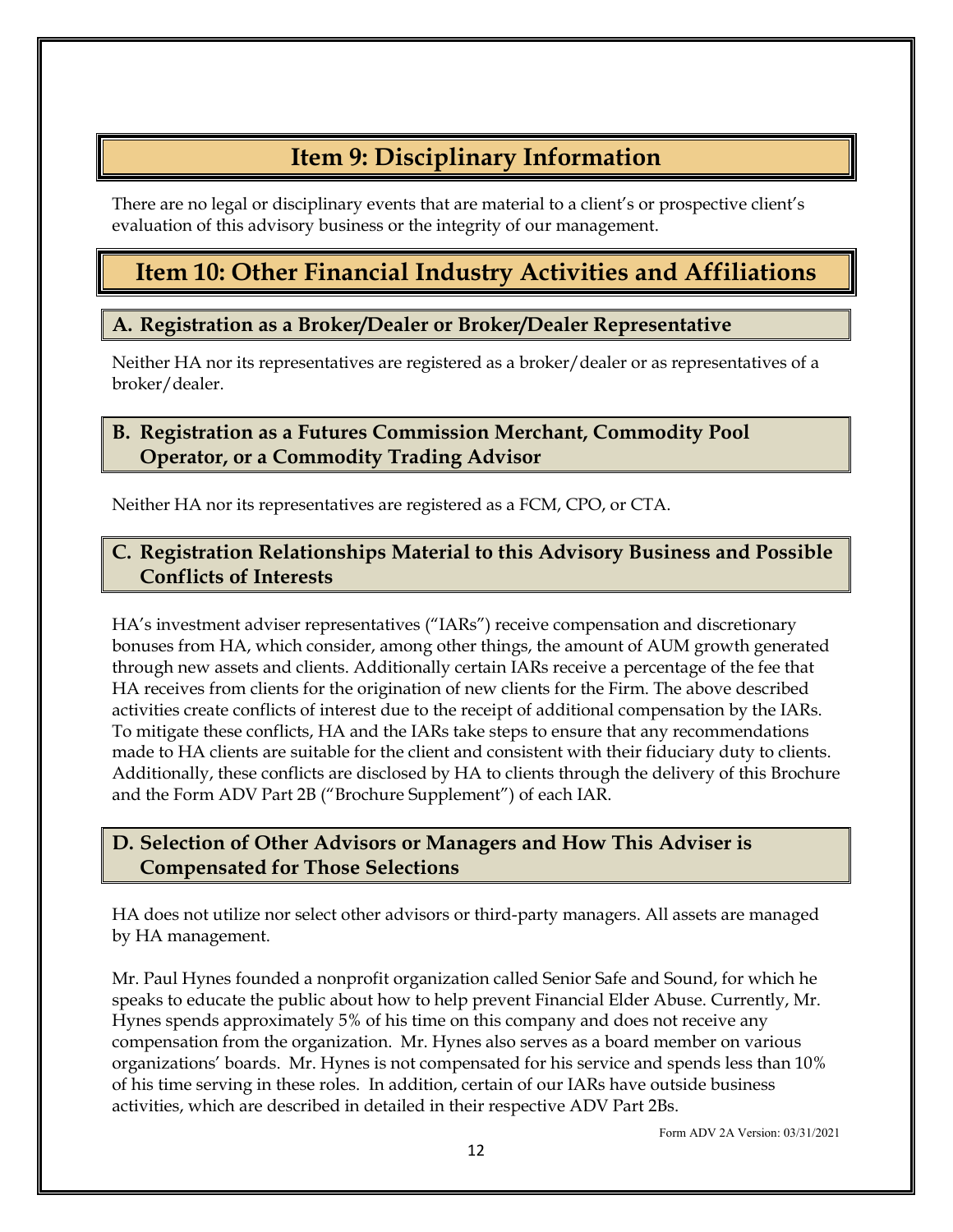# <span id="page-15-0"></span>**Item 11: Code of Ethics, Participation or Interest in Client Transactions and Personal Trading**

#### **A. Code of Ethics**

We have a written Code of Ethics that covers the following areas: Prohibited Purchases and Sales, Insider Trading, Personal Securities Transactions, Exempted Transactions, Prohibited Activities, Conflicts of Interest, Gifts and Entertainment, Confidentiality, Service on a Board of Directors, Compliance Procedures, Compliance with Laws and Regulations, Procedures and Reporting, Certification of Compliance, Reporting Violations, Compliance Officer Duties, Training and Education, Recordkeeping, Annual Review, and Sanctions. Clients can request a copy of our Code of Ethics from management by calling the number listed on the cover page of this document.

#### **B. Recommendations Involving Material Financial Interests**

HA does not recommend that clients buy or sell any security in which a related person to HA has a material financial interest.

### **C. Investing Personal Money in the Same Securities as Clients**

From time to time, representatives of HA buy or sell securities for themselves that they also recommend to clients. HA will always document any transactions that could be construed as conflicts of interest and will always transact client business before their own when similar securities are being bought or sold.

Because HA's investment professionals transact in the same securities for their personal accounts as the firm buys or sells for client accounts, it is important to mitigate conflicts of interest that such activity can cause. To that end, we have adopted personal securities transaction policies in the form of a Code of Ethics, which all our employees must follow. This Code of Ethics provides our employees with guidance in their ethical obligations regarding their personal securities transactions and fiduciary duties formulating the basis of all of our client dealings. Employee trading is continually monitored, with an eye to reasonably prevent conflicts of interest between HA and our clients.

### **D. Trading Securities At/Around the Same Time as Clients' Securities**

As mentioned above, from time to time, representatives of HA buy or sell securities for themselves at or around the same time as clients and to address this conflict, HA has adopted a Code of Ethics.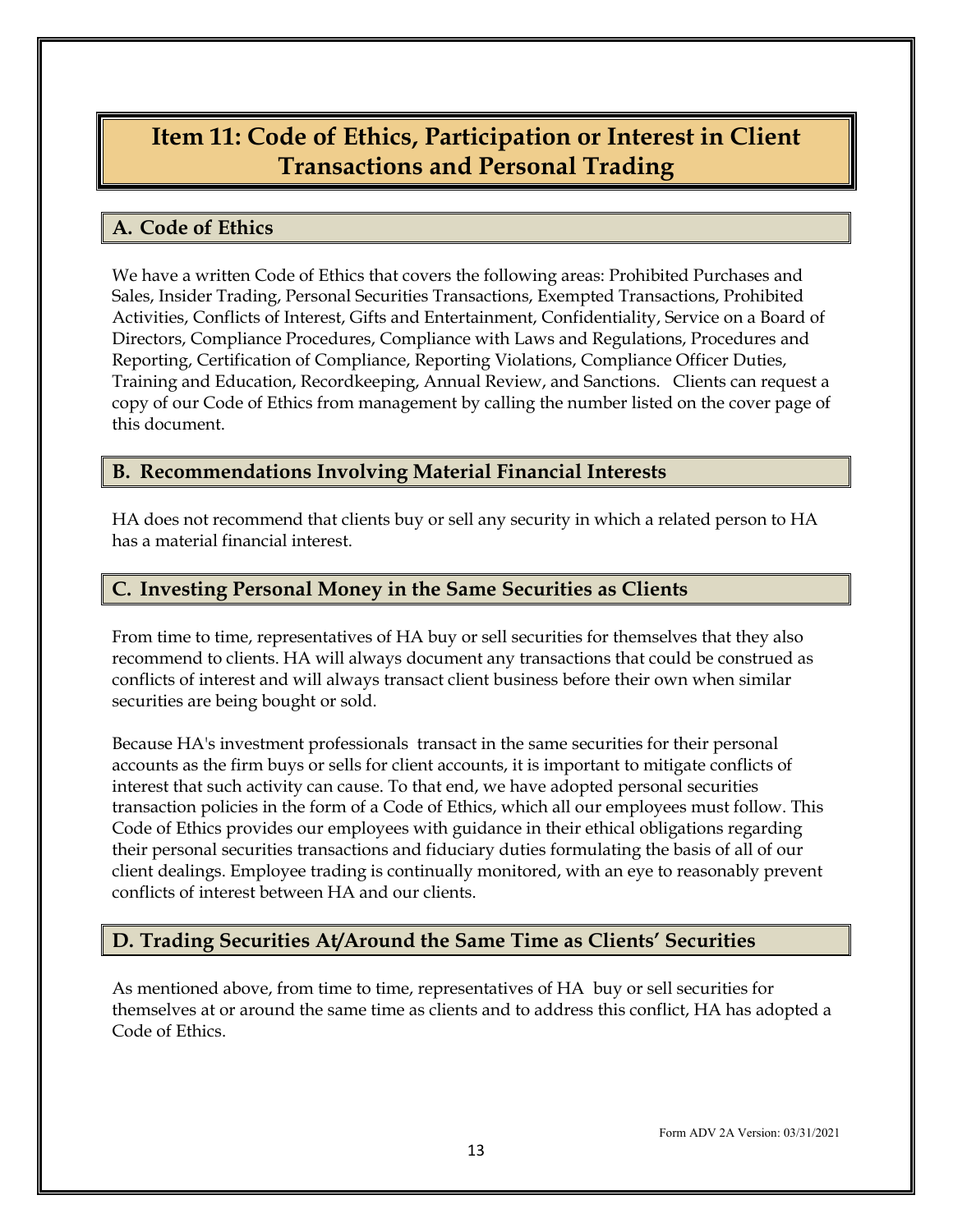# **Item 12: Brokerage Practices**

### <span id="page-16-0"></span>**A. Factors Used to Select Custodians and/or Broker/Dealers**

#### *1. Selection Criteria*

#### **The Custodian and Brokers We Use**

HA does not maintain custody of clients' assets that we manage. Nevertheless, we are deemed to have custody of client assets because our clients' give us authority to withdraw assets from their account *(see Item 15 Custody, below)*. Client assets must be maintained in an account at a "qualified custodian," generally a broker-dealer or bank. HA requires that our clients use Charles Schwab & Co., Inc. ("Schwab"), a FINRA-registered broker-dealer, member SIPC, as the qualified custodian. HA is independently owned and operated and not affiliated with Schwab. Schwab will hold our clients' assets in a brokerage account and buy and sell securities when HA instructs them to. While HA requires our clients to use Schwab as custodian/broker, clients will decide whether to do so when they open an account with Schwab by entering into an account agreement directly with them. HA does not open the custodial account for you.

#### **How We Select Custodians/Brokers**

HA seeks to select and recommend a custodian/broker who will hold clients' assets and execute transactions on terms that are overall most advantageous when compared to other available providers and their services. During the selection process, HA considers a wide range of factors, which include, among others, the following

- combination of transaction execution services along with asset custody services (generally without a separate fee for custody);
- capability to execute, clear and settle trades (buy and sell securities for your account);
- Capabilities to facilitate transfers and payments to and from accounts (wire transfers, check requests, bill payment, etc.);
- breadth of investment products made available (stocks, bonds, mutual funds, ETFs, etc.);
- availability of investment research and tools that assist us in making investment decisions;
- quality of services;
- competitiveness of the price of those services (commission rates, margin interest rates, other fees, etc.) and willingness to negotiate them;
- reputation, financial strength and stability of the provider;
- the custodian/broker's prior service to us and our other clients; and
- availability of other products and services that benefit us, as discussed below *(see "Products and Services Available to Us from Schwab")*.

#### **Custody and Brokerage Costs**

Schwab generally does not charge HA client accounts separately for custody services but is compensated by charging each client transaction fees on trades that it executes or that settle into a client's Schwab account. Schwab's transaction fees applicable to HA client accounts were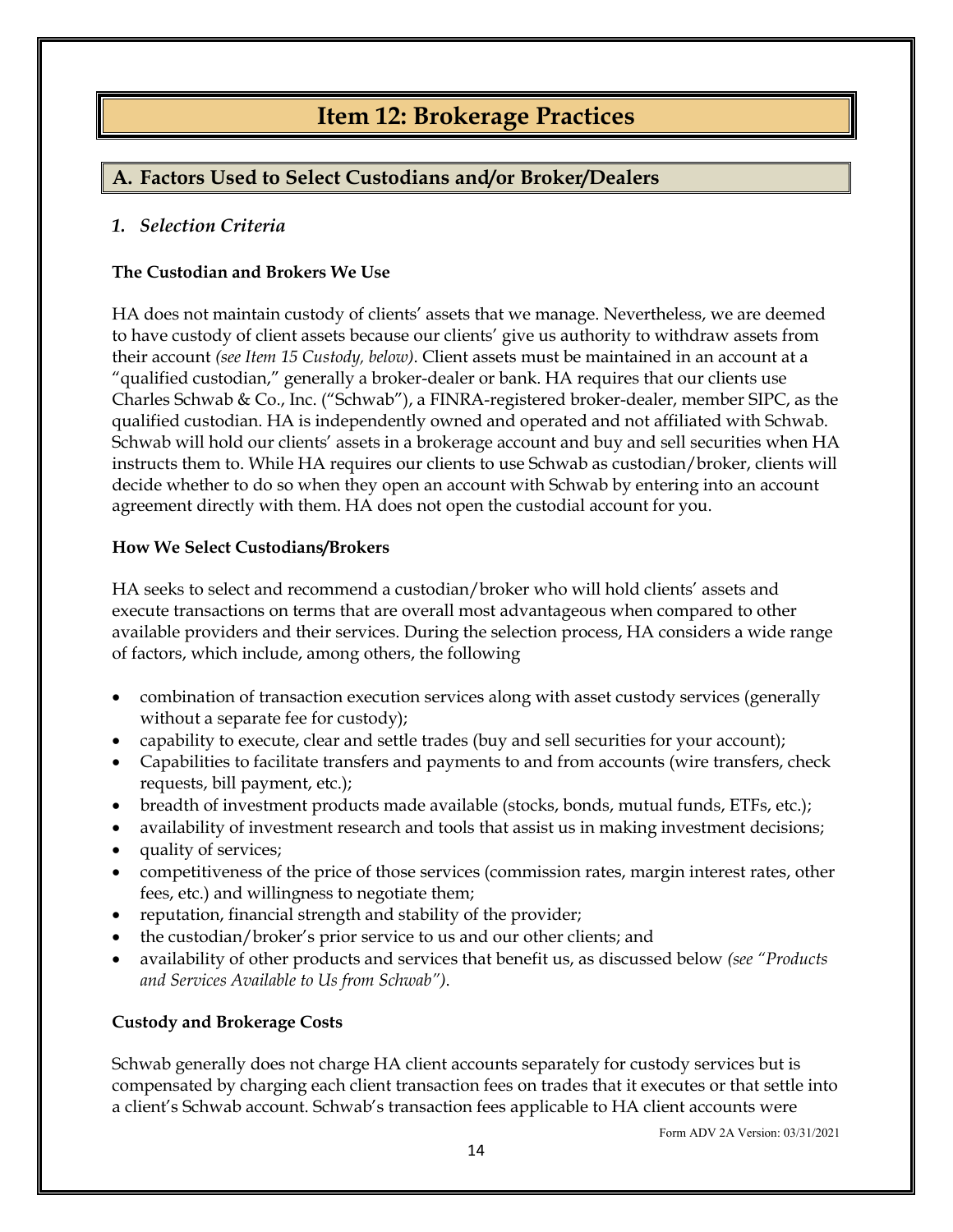negotiated based on our commitment to maintain a certain amount of HA client assets in accounts at Schwab. This commitment benefits our clients because the transaction fees that clients pay under this arrangement are lower than they would be if HA had not made the commitment. In addition to transaction fees, Schwab charges a flat dollar amount as a "trade away" fee for each trade that HA executes by a different broker-dealer but where the securities bought or the funds from the securities sold are deposited (settled) into a Schwab account. These trade away fees are in addition to the commissions or other compensation a client pays to the executing broker-dealer. Because of this, in order to minimize trading costs, HA exclusively uses Schwab to execute trades for your account.

#### **Products and Services Available to HA from Schwab**

Schwab Advisor ServicesTM (formerly Schwab Institutional) is Schwab's business serving independent investment advisory firms like HA. They provide HA and our clients with access to its institutional brokerage – trading, custody, reporting and related services – many of which are not typically available to Schwab retail customers. Schwab also makes available various support services. Some of those services help us manage or administer our clients' accounts while others help us manage and grow our business. Schwab's support services generally are available on an unsolicited basis (*i.e.,* HA does not have to request them) and at no charge to us as long as we keep a total of at least \$10 million of our clients' assets in accounts at Schwab. Below is a detailed description of Schwab's support services:

*Schwab Services that Benefit Our Clients*. Schwab's institutional brokerage services include access to a broad range of investment products, execution of securities transactions, and custody of client assets. The investment products available through Schwab include some to which we might not otherwise have access or that would require a significantly higher minimum initial investment by our clients. Schwab's services described in this paragraph generally benefit the client and their account.

*Schwab Services that May Not Directly Benefit Our Clients*. Schwab also makes available to HA other products and services that benefit us but do not directly benefit our clients or their accounts. These products and services assist HA in managing and administering our clients' accounts. They include investment research, both Schwab's own and that of third parties. HA can use this research to service all, some or a substantial number of our clients' accounts. In addition to investment research, Schwab also makes available software and other technology that:

- provide access to client account data (such as duplicate trade confirmations and account statements);
- facilitate trade execution and allocate aggregated trade orders for multiple client accounts;
- provide pricing and other market data;
- facilitate payment of our fees from our clients' accounts; and
- assist with back-office functions, recordkeeping, and client reporting.

*Schwab Services that Generally Benefit Only HA*. Schwab also offers other services intended to help HA manage and further develop our business enterprise. These services include:

• educational conferences and events;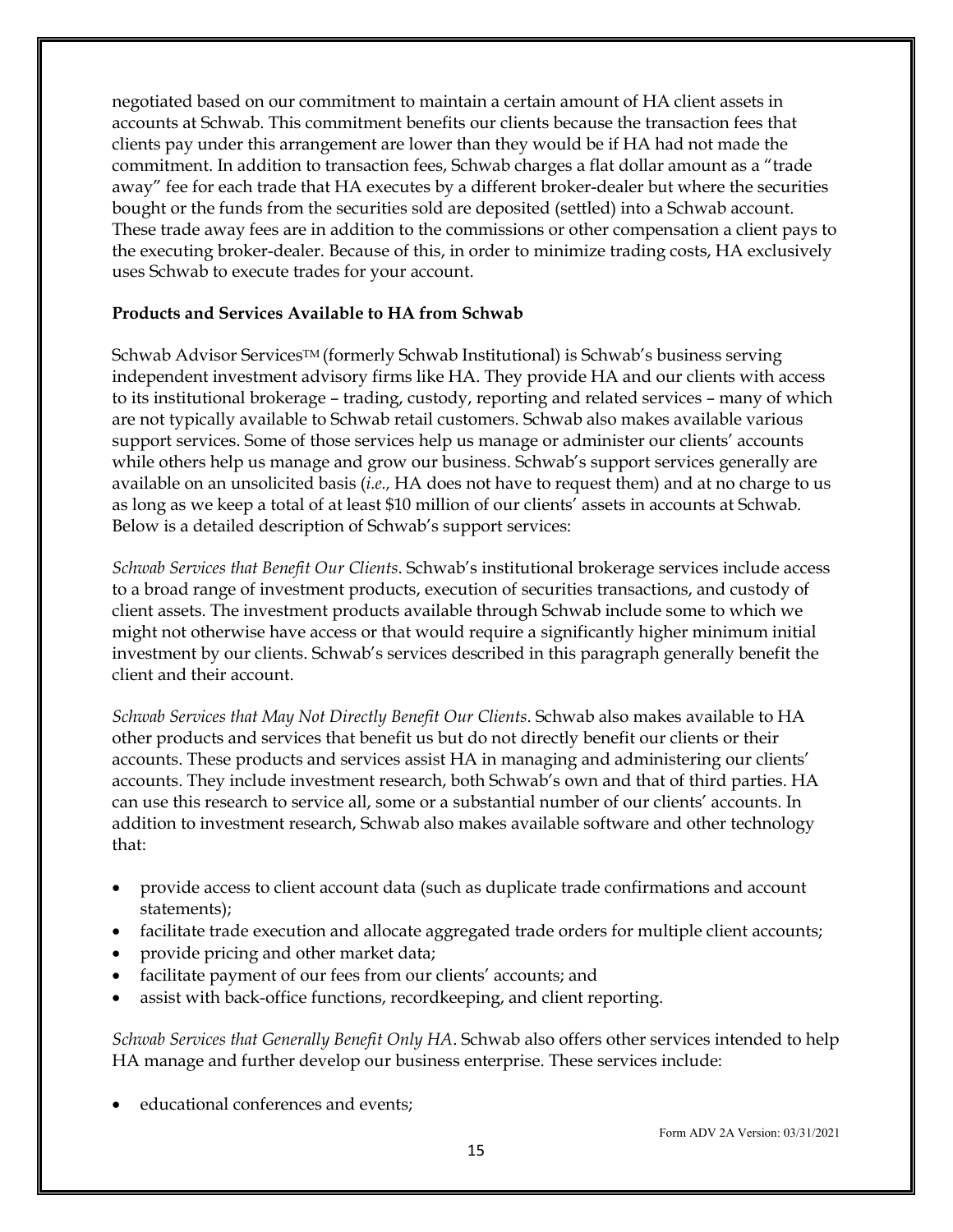- technology, compliance, legal, and business consulting;
- publications and conferences on practice management and business succession; and
- access to employee benefits providers, human capital consultants, and insurance providers.

Schwab can provide some of these services itself. In other cases, it will arrange for third-party vendors to provide the services to us. Schwab can also discount or waive its fees for some of these services or pay all or a part of a third party's fees. In addition, Schwab can provide HA with other benefits such as occasional business entertainment of our personnel.

#### **HA's Beneficial Interest in Schwab's Services**

The availability of these services from Schwab benefits us because HA does not have to produce or purchase them. HA does not have to pay for Schwab's services so long as we keep a total of at least \$10 million of client assets in accounts at Schwab. The \$10 million minimum gives HA an incentive to require clients to maintain their accounts with Schwab based on our interest in receiving Schwab's services that benefit our business rather than based on clients' interests in receiving the best value in custody services and the most favorable execution of account transactions. This is a potential conflict of interest.

HA believes, however, that our selection of Schwab as custodian/broker is in the best interests of our clients. It is primarily supported by the scope, quality and price of Schwab's services (based on the factors discussed above – *see "How We Select Custodians/Brokers")* and not Schwab's services that benefit only us. We do not believe that maintaining at least \$10 million of those assets at Schwab in order to avoid paying Schwab quarterly service fees presents a material conflict of interest.

For clients that are receiving financial planning services HA makes recommendations to the client regarding the purchase or sell of securities or other assets that they consider to be in the best interest of the client. The client has full discretion to accept or reject HA's recommendations and is responsible for implementing any accepted recommendations with any broker-dealer of their choice. Or, in the alternative, the client can enter into an investment advisory agreement with HA, giving HA discretion to implement the recommendations and continue to manage the assets on a discretionary basis.

It is important for clients to consider and compare the significant differences between having assets held at a broker/dealer, bank, or other custodian prior to opening an account with HA. Some of these differences include, but are not limited to; total account costs, trading freedom, commission rates, and security and technology services.

#### *2. Research and Other Soft-Dollar Benefits*

Section 28(e) of the Exchange Act ("Section 28(e)") allows investment advisers to use client commissions to pay for brokerage and research services under certain circumstances without breaching their fiduciary duties to clients. This practice is commonly referred to as "soft dollars." Brokerage and research services can include, among other things, effecting securities transactions and performing services incidental thereto (such as clearance, settlement and custody) and providing research information regarding the economy, industries, sectors of securities, individual companies, statistical information, taxation; political developments, legal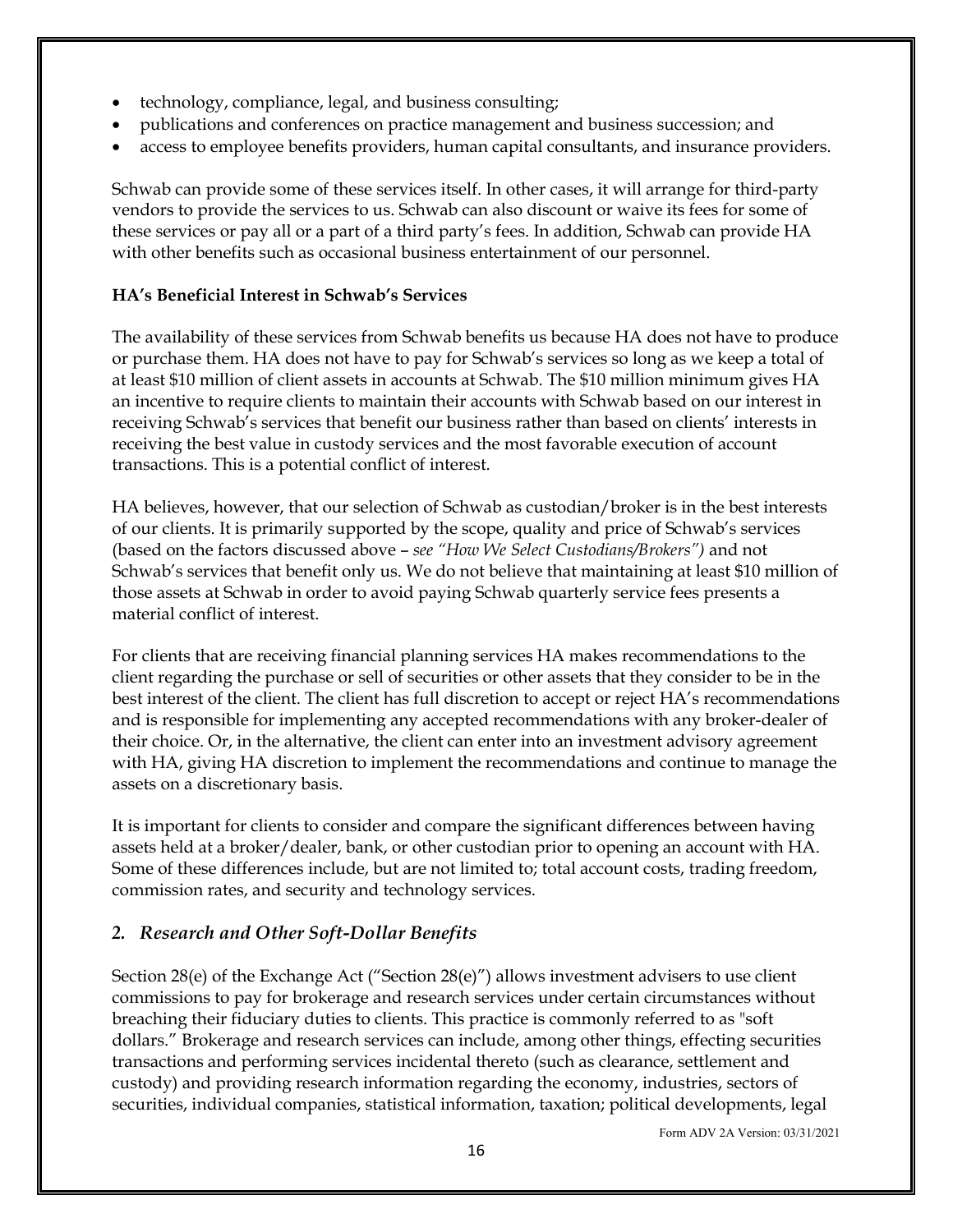developments, technical market action, pricing and appraisal services, credit analysis; risk measurement analysis and performance analysis. Such research information can be received in the form of written reports, telephone conversations, personal meetings with security analysts and/or individual company management, and attending conferences. The research services provided by a broker can be proprietary (*i.e.,* provided by the broker providing the execution services) and/or provided by a third party (*i.e.,* originates from a party independent from the broker providing the execution services). Under Section 28(e), advisers can cause clients to pay brokerage commissions that are in excess of commissions that another broker might have charged for effecting the same transaction, so long as such adviser makes a good faith determination that the amount of commissions paid are reasonable in relation to the value of the brokerage and research services received. This must be viewed in terms of either the specific transactions or an adviser's overall responsibility to the accounts for which it exercises investment discretion. Section 28(e) also permits advisers to use the research services provided by brokers to service any or all of the adviser's clients, and the services can also be used in connection with clients other than those making the payment of commissions.

As outlined above, Schwab provides HA with access to its institutional trading and custody services, which are typically not available to Schwab retail investors. These services generally are available to independent investment advisers on an unsolicited basis, at no charge to them so long as a total of at least \$10 million of the adviser's clients' assets are maintained in accounts at Schwab Advisor Services.

Since the products and services received by HA under the Schwab arrangement are currently provided at no cost other than clients paying transaction fees, they could be considered paid for with soft dollars.

Importantly, clients should understand that the use of soft dollars by HA can be deemed to be an indirect economic benefit to HA, which creates a conflict of interest between HA and its clients. To address this conflict of interest, HA performs periodic reviews of the quality of execution and services provided by Schwab (to both the client and HA) to help ensure that clients are receiving the best overall deal (also known as "best execution").

HA does not currently have any other soft dollar arrangements in place.

#### *3. Brokerage for Client Referrals*

HA receives no referrals from a broker-dealer or third party in exchange for using that brokerdealer or third party.

#### *4. Clients Directing Which Broker/Dealer/Custodian to Use*

The Schwab custodial arrangement is a type of directed brokerage arrangement since Schwab generally requires that client transactions be placed with Schwab for execution. Clients should understand that not all advisers require their clients to use only one custodian or otherwise direct brokerage. HA has selected Schwab to provide its clients with brokerage and custodial services because it believes Schwab can provide best execution. To help ensure that clients are receiving best execution and to address the conflict of interest surrounding this arrangement, HA performs periodic reviews of the quality of execution and services provided by Schwab.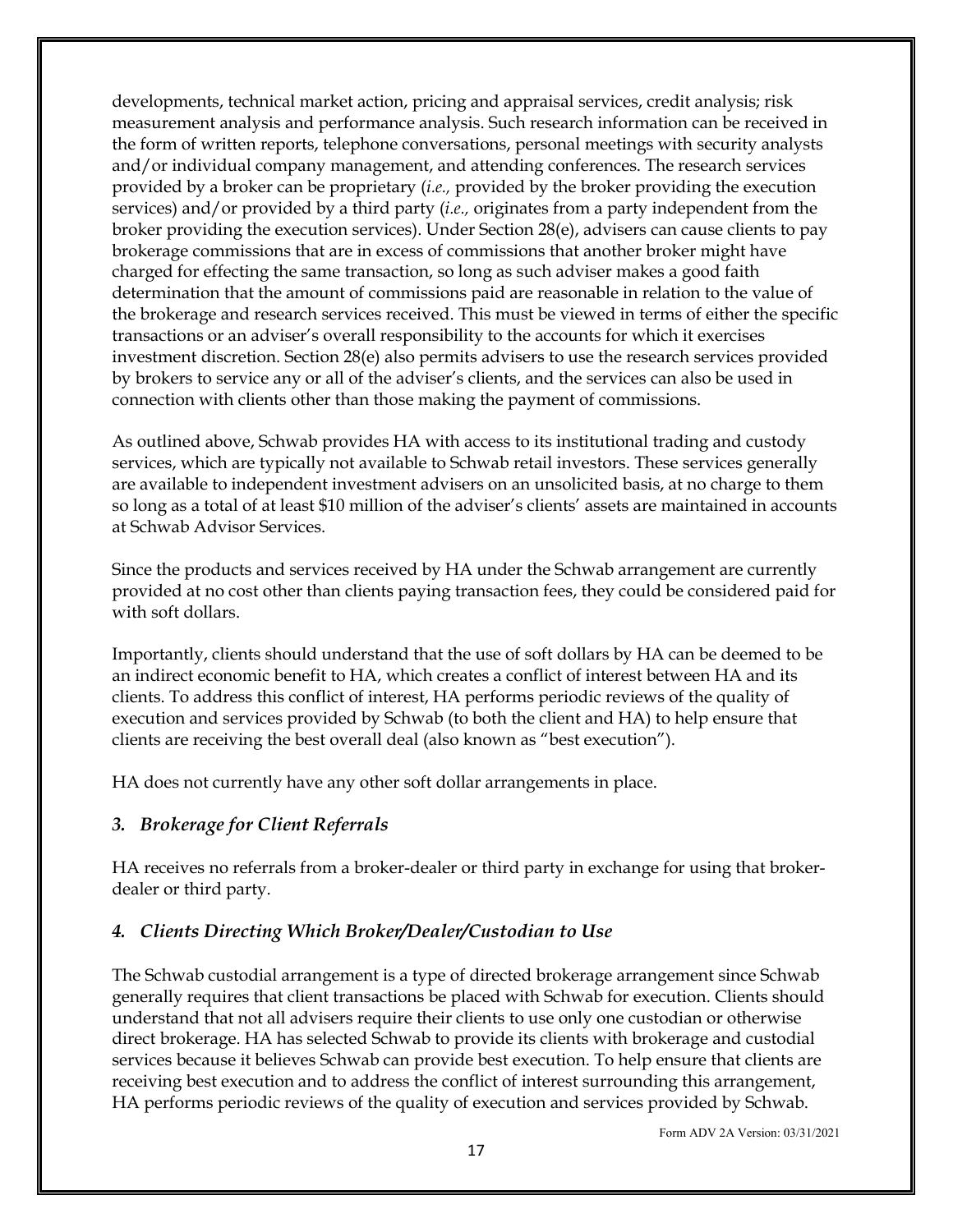### **B. Aggregating (Block) Trading for Multiple Client Accounts**

From time to time, HA determines that the purchase or sale of a particular security is appropriate for multiple advisory client accounts, based on a variety of reasons. When this happens, HA makes a determination of whether it is in these clients' best interest to attempt to execute the trade orders as one or more block trades (i.e., aggregate the individual trade for each account into one or more trade orders.). These circumstances can give rise to actual or potential conflicts of interest among the accounts for whom the security purchase or sale is appropriate, and among the subset of those accounts actually participating in a block trade, especially if the block trade order results in a partial fill. In order to address these conflicts, HA has adopted certain policies and procedures that it follows when aggregating trades in an effort to provide an objective and equitable method of trade allocation so that all clients are treated fairly. The basic objectives of these policies and procedures are as follows:

- (a) HA will only aggregate trades when it believes that such aggregations are consistent with its duty to seek best execution for its clients;
- (b) HA will strive to ensure that no client account is favored over any other client account; and
- <span id="page-20-0"></span>(c) Each account that participates in an aggregated transaction shall participate at the average of the executed share price for that security.

# **Item 13: Reviews of Accounts**

### **A. Frequency and Nature of Periodic Reviews and Who Makes Those Reviews**

For investment supervisory services, client portfolios are reviewed on a regular basis by Paul Joseph Hynes and/or Wendy Wildey. The chief advisors are instructed to review clients' accounts with regards to their investment policies and risk tolerance levels. All accounts at HA are assigned to these reviewers. In addition, HA will generally meet with clients at least annually to review and discuss their portfolio(s).

All financial planning accounts are reviewed upon financial plan creation and plan delivery by Paul Joseph Hynes and/or Wendy Wildey. There is only one level of review and that is the total review conducted to create the financial plan.

### **B. Factors That Will Trigger a Non-Periodic Review of Client Accounts**

Reviews can be triggered by material market, economic or political events, unusual economic or industry developments, the complexity of a client's portfolio, or by changes in a client's investment goals and/or financial situation (such as retirement, termination of employment, physical move, or inheritance). Additional reviews are also available at the client's request.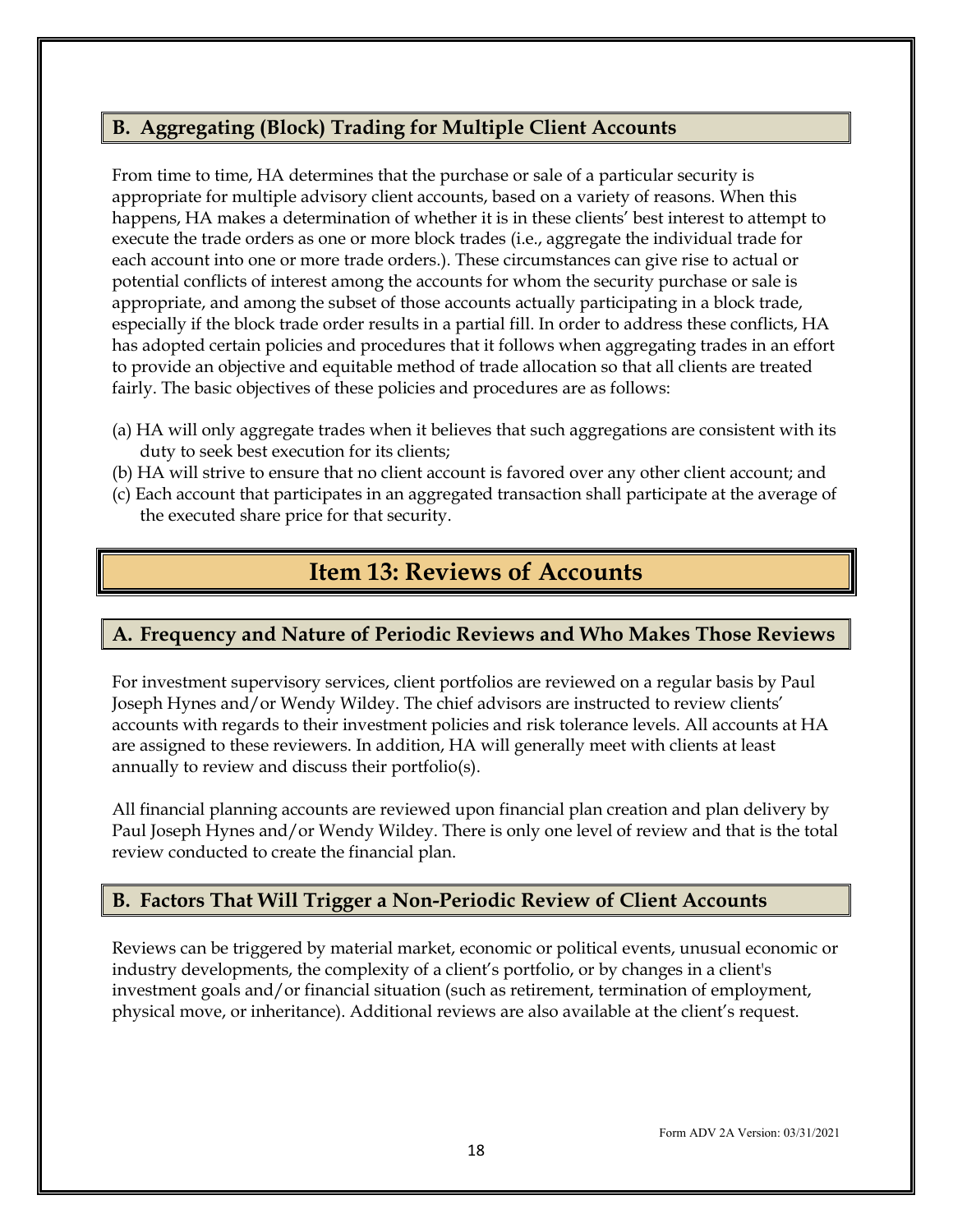### **C. Content and Frequency of Regular Reports Provided to Clients**

Each client receiving investment supervisory services will receive at least quarterly, a written report detailing the client's account which will come from the custodian. These reports list the account positions, activity in the account over the covered period, and other related information. Clients are also sent confirmations following each brokerage account transaction unless confirmations have been waived. In addition, HA will send quarterly reports to clients receiving investment supervisory services. Clients are urged to compare any reports they receive from HA to those received from the account custodian.

Clients receiving comprehensive financial planning services are provided a one-time financial plan outlining recommendations based on their financial situation. After the presentation of the written plan, HA does not provide any further reports. Clients can request additional plans or reports for a fee.

# **Item 14: Client Referrals and Other Compensation**

#### <span id="page-21-0"></span>**A. Economic Benefits Provided by Third Parties for Advice Rendered to Clients (Includes Sales Awards or Other Prizes)**

HA receives an economic benefit from Schwab in the form of the support products and services it makes available to HA and other independent investment advisors that have their clients maintain accounts at Schwab. These products and services, how they benefit HA, and the related conflicts of interest are described above (see Item 12 – Brokerage Practices). The availability of Schwab's products and services to us is not based on our giving particular investment advice, such as buying particular securities for our clients.

While HA and its associated persons endeavor at all times to put the interest of the clients first as part of their fiduciary duty, clients should be aware that receipt of the services and indirect benefits itself creates a potential conflict of interest. To help ensure that clients are receiving best execution and to address the potential conflict surrounding this custodial arrangement, HA performs periodic reviews of the quality of execution and services provided by Schwab to both the clients and HA.

#### **B. Compensation to Non –Advisory Personnel for Client Referrals**

<span id="page-21-1"></span>HA does not directly or indirectly compensate any person who is not advisory personnel for client referrals.

# **Item 15: Custody**

HA does not take physical custody of client accounts at any time. However, HA is deemed to have constructive custody of client funds because the firm has the authority and ability to debit its fees directly from clients' accounts. To mitigate any potential conflicts of interests due to this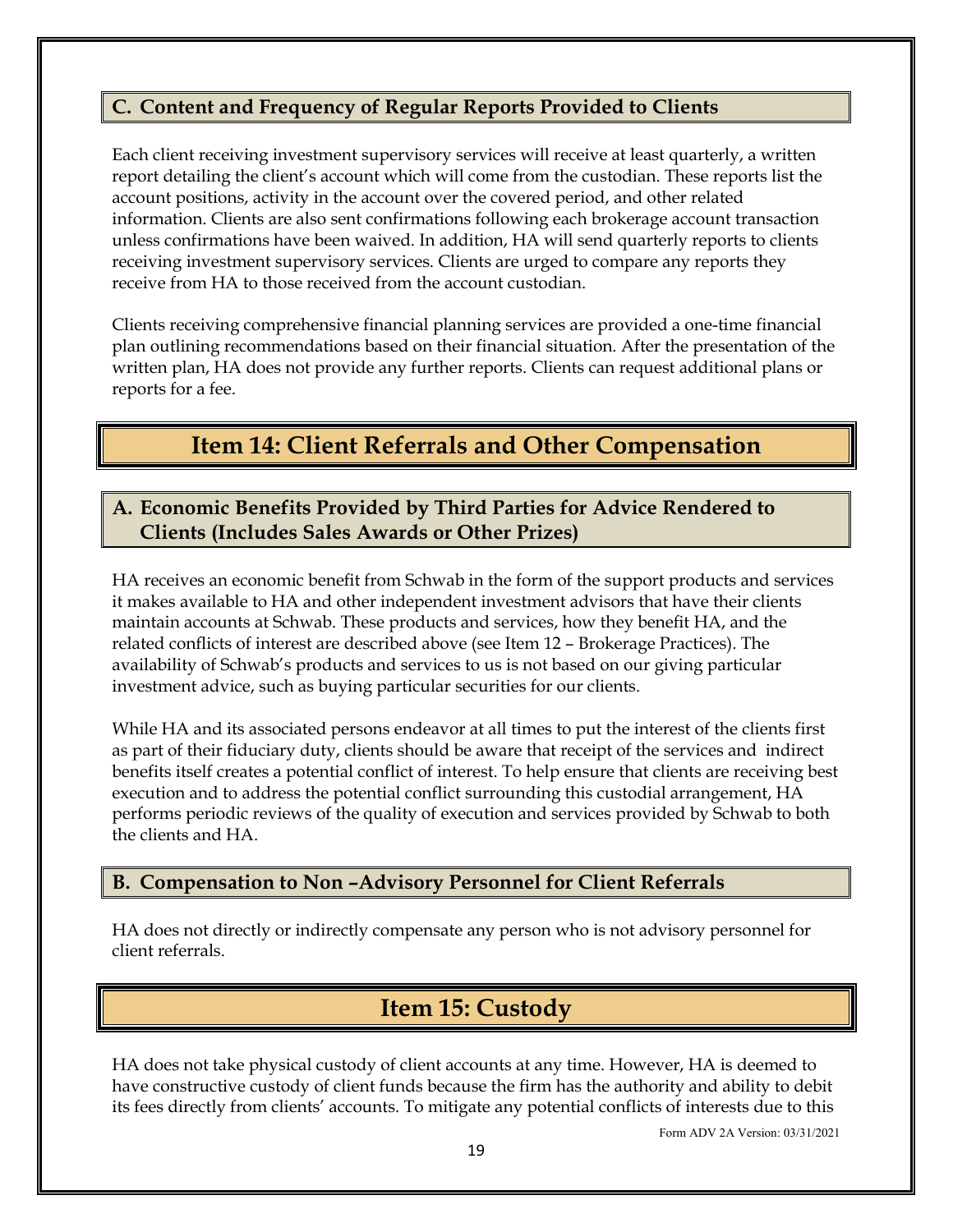arrangement, all HA client account assets are maintained with Schwab, which is an independent qualified custodian. In addition, payment of HA's fees is made by Schwab only so long as the client has given Schwab written authorization permitting the advisory fees to be deducted and paid directly from the client's account. HA will not have access to client account assets for payment of fees without client consent in writing. Further, Schwab will deliver an account statement directly to the client at least quarterly, which will include all transactions that took place in the account during the period covered and reflect any advisory fees deducted and paid to HA. Clients are encouraged to review their account statements for accuracy and compare them to any reports received by HA.

Pursuant to Rule 206(4)-2 of the Advisers Act, HA is deemed to have "constructive custody" of client funds because the Firm has the authority and ability to debit its fees directly from the accounts of those clients receiving HA's Investment Advisory Services.

Additionally, certain clients have, and can in the future, sign a Standing Letter of Authorization (SLOA) that gives HA the authority to transfer funds to a third-party as directed by the client in the SLOA. This is also deemed to give the Firm custody. Custody is defined as any legal or actual ability by the Firm to withdraw client funds or securities. Firms with deemed custody must take the following steps:

- 1. Ensure clients' managed assets are maintained by a qualified custodian;
- 2. Have a reasonable belief, after due inquiry, that the qualified custodian will deliver an account statement directly to the client at least quarterly;
- 3. Confirm that account statements from the custodian contain all transactions that took place in the client's account during the period covered and reflect the deduction of advisory fees; and
- 4. Obtain a surprise audit by an independent accountant on the clients' accounts for which the advisory firm is deemed to have custody.

However, the rules governing the direct debit of client fees and SLOAs exempts HA from the surprise audit rules if certain conditions (in addition to steps 1 through 3 above) are met. Those conditions are as follows:

- 1. When debiting fees from client accounts, HA must receive written authorization from clients permitting advisory fees to be deducted from the client's account.
- 2. In the case of SLOAs, HA must: (i) confirm that the name and address of the third party is included in the SLOA, (ii) document that the third-party receiving the transfer is not related to the Firm, and (ii) ensure that certain requirements are being performed by the qualified custodian.

If client funds or securities are inadvertently received by our firm, they will be returned to the sender immediately, or as soon as practical.

Notably, in most cases a Client's broker-dealer also acts as the custodian of the Client's assets for little or no extra cost. Clients should be aware, however, of the differences between having their assets custodied at a broker-dealer versus at a bank or trust company. Some of these differences include, but are not limited to, custodian costs, trading issues, security of assets, Client reporting, and technology.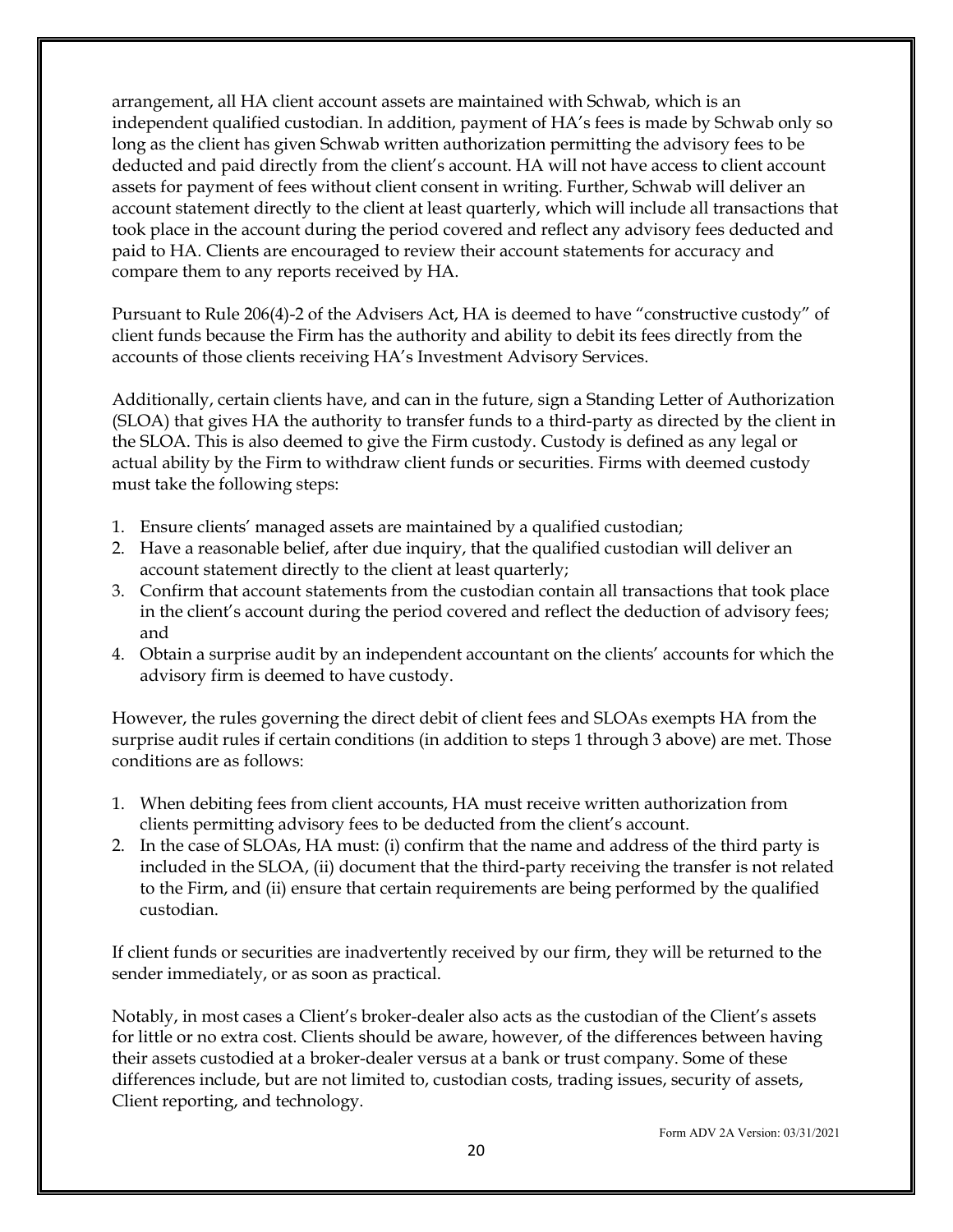Clients will receive statements on at least a quarterly basis directly from the qualified custodian showing all disbursements, including HA's advisory fees, deducted from the account. Clients are urged to carefully review all custodial statements for accuracy. It is the Client's responsibility (and not the custodian's) to ensure the Fee and its calculation in relation to the Client's account is correct. In the event that Clients also receive account statements from HA, it is strongly encouraged that Clients compare these account statements to any account reports provided by the qualified custodian. HA reports will vary from custodial statements based on accounting procedures, reporting dates, or valuation methodologies of certain securities. Please refer to Item 12 for additional important disclosure information relating to HA's practices and relationships with custodians.

### **Item 16: Investment Discretion**

<span id="page-23-0"></span>For those client accounts where HA provides ongoing investment supervisory services, HA maintains limited power of authority over client accounts with respect to securities to be bought and sold and amount of securities to be bought and sold. All buying and selling of securities is explained to clients in detail before an advisory relationship has commenced.

HA's investment authority can be subject to specified investment objectives, guidelines, and/or conditions imposed by the client. For example, a client can specify that the investment in any particular stock or industry should not exceed specified percentages of the value of the portfolio, or require restrictions and/or prohibitions of transactions in the securities of a specific industry.

# **Item 17: Voting Client Securities (Proxy Voting)**

<span id="page-23-1"></span>HA's policy and practice is to not vote proxies on behalf of its clients and therefore, shall have no obligation or authority to take any action or render any advice with respect to the voting of proxies solicited by or with respect to issuers of securities held in a client's account, unless the account is an ERISA account and such authority has not been delegated to another named fiduciary in the plan's written documents. Consequently, the client retains the responsibility for receiving and voting all proxies for securities held within the client's account. HA shall not be deemed to have proxy voting authority solely as a result of providing advice or information about a particular proxy vote to a client.

HA typically does not advise or act for clients with respect to any legal matters, including bankruptcies and class actions, for the securities held in clients' accounts.